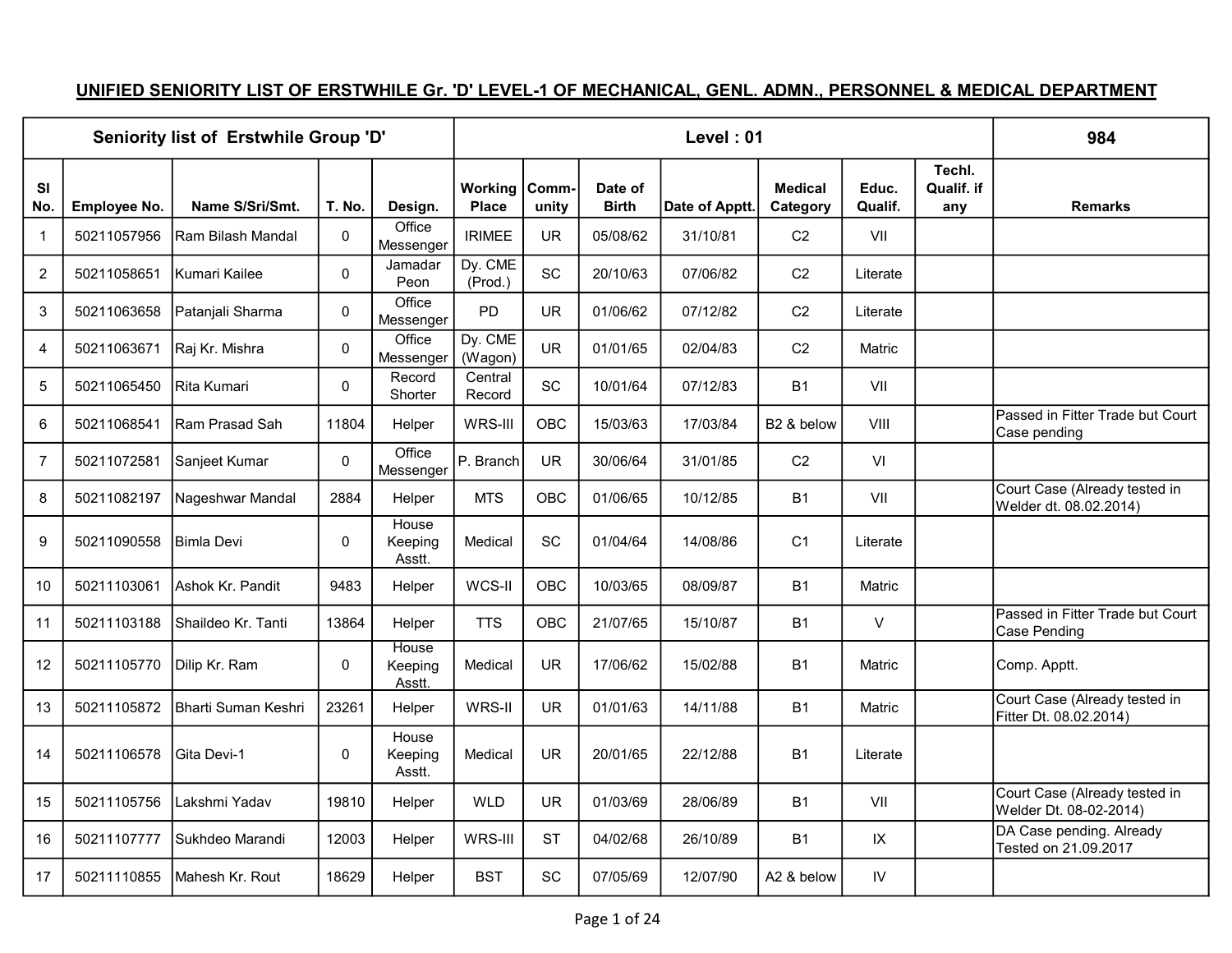| <b>SI</b><br>No. | Employee No. | Name S/Sri/Smt.          | T. No. | Design.                    | <b>Working   Comm-</b><br><b>Place</b> | unity      | Date of<br><b>Birth</b> | Date of Apptt. | <b>Medical</b><br>Category | Educ.<br>Qualif.   | Techl.<br>Qualif. if<br>any | <b>Remarks</b>                                                 |
|------------------|--------------|--------------------------|--------|----------------------------|----------------------------------------|------------|-------------------------|----------------|----------------------------|--------------------|-----------------------------|----------------------------------------------------------------|
| 18               | 50211114927  | Geeta Devi               | 3030   | Jamadar<br>Peon            | <b>WMD</b>                             | SC         | 21/12/62                | 25/08/90       | C <sub>1</sub>             | VII                |                             |                                                                |
| 19               | 50211115828  | Naresh Paswan            | 23311  | Helper                     | WRS-II                                 | <b>SC</b>  | 12/02/67                | 27/02/91       | <b>B1</b>                  | IX                 |                             | Already tested in Welder dt.<br>08.02.2014                     |
| 20               | 50211117023  | Subhawati Devi           | 0      | Office<br>Messenger        | Cr. Cell                               | SC         | 20/07/66                | 04/11/92       | <b>B1</b>                  | $\vee$             |                             | Comp. Apptt.                                                   |
| 21               | 50211118477  | IKumari Usha Devi-1      | 0      | House<br>Keeping<br>Asstt. | Medical                                | <b>UR</b>  | 09/09/69                | 25/05/93       | <b>B1</b>                  | Literate           |                             |                                                                |
| 22               | 50211121592  | Md. Aslam                | 0      | Office<br>Messenger        | Medical                                | <b>UR</b>  | 01/01/69                | 27/10/95       | C <sub>1</sub>             | Matric             |                             |                                                                |
| 23               | 50211120988  | Pappu Paswan             | 23435  | Helper                     | WRS-II                                 | <b>SC</b>  | 25/03/76                | 26/12/95       | B <sub>1</sub>             | Literate           |                             | Two years Increment stopped.<br>(Already tested on 08.02.2014) |
| 24               | 50211121609  | Indu Kumari              | 0      | Jamadar<br>Peon            | Medical                                | <b>UR</b>  | 07/09/69                | 16/03/96       | C <sub>1</sub>             | Matric             |                             |                                                                |
| 25               | 50211121142  | Sadan Kr. Ram            | 0      | Canteen<br>Asstt.          | Canteen                                | <b>UR</b>  | 02/05/67                | 20/03/96       | C <sub>2</sub>             | Literate           |                             |                                                                |
| 26               | 50211122286  | Baby Kumari-1            | 0      | Office<br>Messenger        | WRS-I                                  | <b>UR</b>  | 05/02/67                | 22/06/96       | <b>B1</b>                  | Matric             |                             | Comp. Apptt.                                                   |
| 27               | 50211124908  | Devendra Kumar           | 12444  | Helper                     | <b>BST</b>                             | OBC        | 02/01/71                | 22/03/97       | B <sub>1</sub>             | IX                 | Act Appr.<br>(Welder)       | DA Case (Already tested in<br>Machinist 21.09.2017)            |
| 28               | 50211123369  | Kripa Shankar            | 16392  | Helper                     | WRS-IV                                 | <b>UR</b>  | 01/01/73                | 23/03/97       | C <sub>1</sub>             | IX & Act.<br>Appr. |                             | Court Case (Already tested in<br>Rail Movement dt. 08.02.2014) |
| 29               | 50211126048  | Sunil Kr.<br>Vishwakarma | 0      | Hospital<br>Attendant      | Medical                                | <b>OBC</b> | 01/05/71                | 08/04/98       | C <sub>1</sub>             | VII                |                             | Comp. Apptt.                                                   |
| 30               | 50211126220  | Baby Kumari-2            | 0      | Office<br>Messenger        | Dy. CME<br>(Prod.)                     | <b>UR</b>  | 05/10/78                | 08/10/98       | C <sub>1</sub>             | VIII               |                             | Comp. Apptt.                                                   |
| 31               | 50211126206  | Shanti Devi              | 0      | Office<br>Messenger        | <b>PD</b>                              | <b>UR</b>  | 10/01/70                | 21/10/98       | C <sub>1</sub>             | VII                |                             | Comp. Apptt.                                                   |
| 32               | 50211126292  | Nandan Mandal            | 0      | Night Guard                | Inter<br>College                       | <b>UR</b>  | 01/02/75                | 31/12/98       | C <sub>1</sub>             | Literate           |                             | Comp. Apptt.                                                   |
| 33               | 50211128008  | Jay Shankar Pd. Sahu     | 0      | House<br>Keeping<br>Asstt. | Medical                                | <b>UR</b>  | 05/01/81                | 07/05/99       | C <sub>2</sub>             | Matric             |                             |                                                                |
| 34               | 50211127624  | Surendra Kumar           | 0      | Hospital<br>Attendant      | Medical                                | <b>UR</b>  | 08/10/75                | 08/05/99       | C <sub>1</sub>             | Matric             |                             |                                                                |
| 35               | 50211128501  | Sanjay Kr. Das           | 0      | House<br>Keeping<br>Asstt. | Medical                                | SC         | 05/01/77                | 30/06/00       | VH                         | IA                 |                             | Physically Handicapped (VH)                                    |
| 36               | 50211129037  | Deopuspa Ritesh          | 0      | Canteen<br>Asstt.          | Canteen                                | <b>UR</b>  | 05/11/74                | 02/06/01       | Fit in Gr.D                | BA<br>(Hons.)      |                             | Physically Handicapped                                         |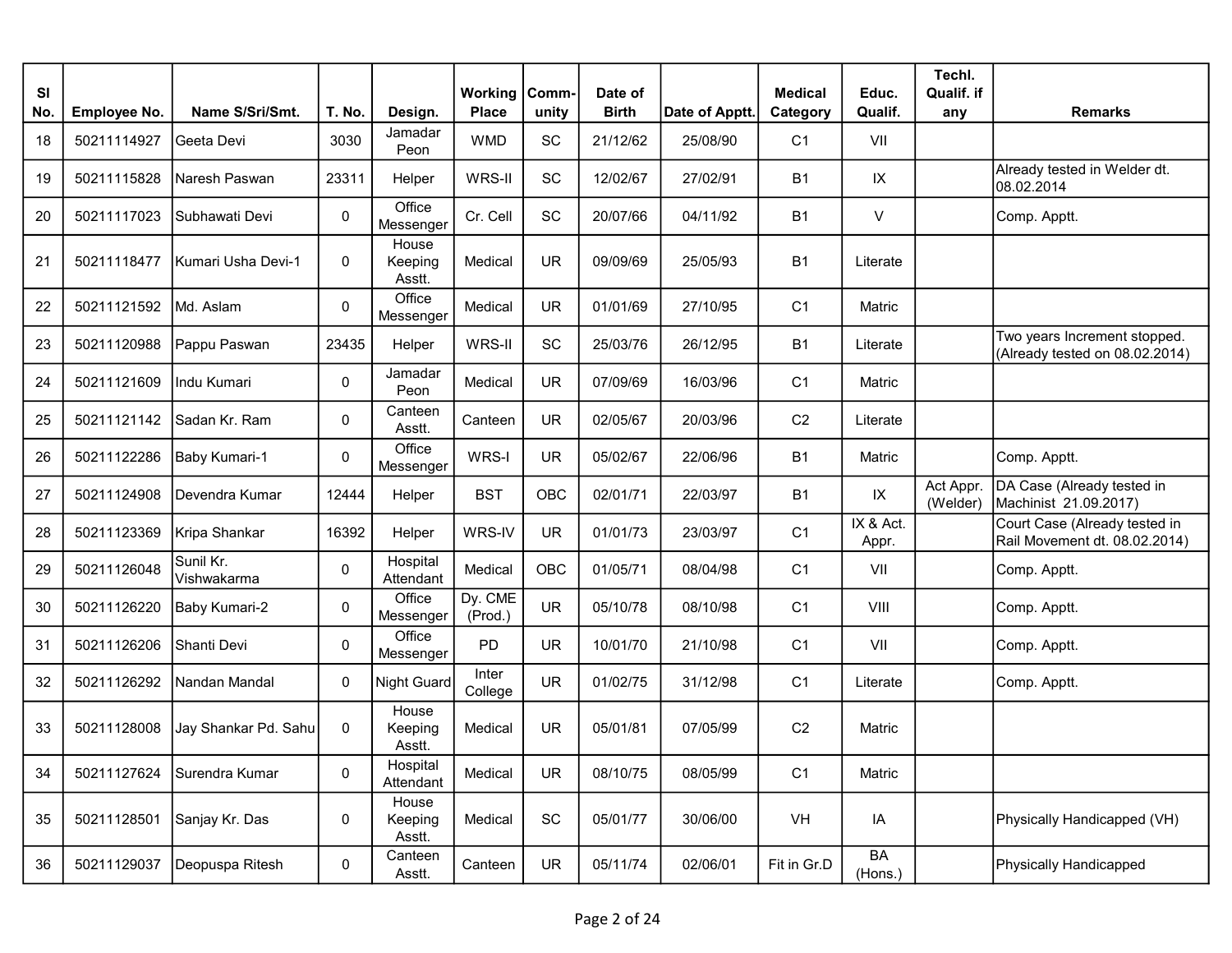| <b>SI</b><br>No. | <b>Employee No.</b> | Name S/Sri/Smt.                  | T. No.      | Design.                    | <b>Working   Comm-</b><br><b>Place</b> | unity     | Date of<br><b>Birth</b> | Date of Apptt. | <b>Medical</b><br>Category | Educ.<br>Qualif. | Techl.<br>Qualif. if<br>any | <b>Remarks</b>                                                             |
|------------------|---------------------|----------------------------------|-------------|----------------------------|----------------------------------------|-----------|-------------------------|----------------|----------------------------|------------------|-----------------------------|----------------------------------------------------------------------------|
| 37               | 50211129049         | Sangita Kumari                   | 0           | Canteen<br>Asstt.          | Canteen                                | <b>UR</b> | 12/01/80                | 02/06/01       | Fit in Gr.D                | IA               |                             | Physically Handicapped (OH)                                                |
| 38               | 50211128914         | Rekha Devi                       | 0           | Hospital<br>Attendant      | Medical                                | SC        | 01/12/72                | 06/09/01       | C <sub>2</sub>             | Literate         |                             | Comp. Apptt.                                                               |
| 39               | 50211128926         | Shobha Devi                      | $\mathbf 0$ | Ayah                       | Medical                                | <b>UR</b> | 25/08/64                | 22/09/01       | A2                         | Literate         |                             | Comp. Apptt.                                                               |
| 40               | 50211129438         | Nilam Kumari                     | 3069        | Lab<br>Attendant           | <b>CMT</b>                             | <b>UR</b> | 01/01/69                | 06/12/01       | <b>B1</b>                  | Matric           |                             |                                                                            |
| 41               | 50211129530         | Prem Bihari                      | 0           | House<br>Keeping<br>Asstt. | Medical                                | OBC       | 01/01/73                | 25/06/02       | C <sub>2</sub>             | Matric           |                             |                                                                            |
| 42               | 50211129694         | Md. Raijuddin                    | $\mathbf 0$ | Hospital<br>Attendant      | Medical                                | <b>UR</b> | 08/05/74                | 28/10/02       | A <sub>1</sub>             | VIII             |                             |                                                                            |
| 43               | 50211130052         | Archana Devi                     | 0           | Office<br>Messenger        | P. Branch                              | <b>UR</b> | 22/07/68                | 17/04/03       | A <sub>2</sub>             | IX               |                             | Comp. Apptt.                                                               |
| 44               | 50211130246         | Mamta Devil                      | 0           | House<br>Keeping<br>Asstt. | Medical                                | SC        | 13/03/79                | 20/05/03       | A <sub>3</sub>             | Literate         |                             | Comp. Apptt.                                                               |
| 45               | 50211130337         | Rajesh Kumar                     | 3251        | Safaiwala                  | <b>HIW</b>                             | SC        | 01/07/77                | 22/09/03       | C <sub>1</sub>             | VIII             |                             |                                                                            |
| 46               | 50211140215         | Dharmendra Kumar                 | 0           | Mali                       | Inter<br>College                       | OBC       | 13/12/80                | 27/02/04       | A <sub>1</sub>             | VIII             |                             | Punishment. Stoppage of INC for<br>02 years                                |
| 47               | 50211140367         | Sanjay Kumar                     | 0           | House<br>Keeping<br>Asstt. | Medical                                | <b>UR</b> | 01/01/70                | 16/03/04       | C <sub>2</sub>             | IX               |                             |                                                                            |
| 48               | 50211140045         | Md. Naushad                      | 14744       | Helper                     | WCS-I                                  | <b>UR</b> | 01/04/80                | 16/04/04       | A <sub>3</sub>             | VIII             |                             | Passed in Fitter Trade but Under<br>Punishment                             |
| 49               | 50211140318         | Vina Devi                        | 3003        | Office<br>Messenger        | IR.                                    | <b>UR</b> | 04/05/77                | 26/07/04       | A2                         | VIII             |                             | Comp. Apptt.                                                               |
| 50               | 50211140975         | Ravi Sah                         | 0           | House<br>Keeping<br>Asstt. | Medical                                | OBC       | 01/02/82                | 09/04/05       | A2                         | VIII             |                             | Already passed in Tech. III Fitter<br>on 21.09.2017. Court Case<br>pending |
| 51               | 50211141610         | Sunita Devi                      | 0           | Cleaner                    | Canteen                                | SC        | 09/07/70                | 27/08/05       | A1                         | Matric           |                             | Comp. Apptt.                                                               |
| 52               | 50211141347         | Gurudeo Yadav @<br>Gurudeo Kumar | 0           | Safaiwala                  | Inter<br>College                       | OBC       | 12/05/77                | 19/10/05       | A1                         | VIII             |                             | Passed in Fitter Trade but Court<br>Case Pending                           |
| 53               | 50211141955         | Chandadeep Ray                   | 3214        | Safaiwala                  | HIW                                    | UR        | 05/05/76                | 14/06/06       | A <sub>1</sub>             | VIII             |                             | Comp. Apptt.                                                               |
| 54               | 50211142273         | Maya Devi                        | 0           | Hospital<br>Attendant      | Medical                                | OBC       | 08/07/65                | 22/06/06       | A <sub>3</sub>             | Literate         |                             | Comp. Apptt.                                                               |
| 55               | 50211141979         | Anita Devi                       | 0           | Office<br>Messenger        | M&P Cell                               | <b>UR</b> | 12/06/69                | 29/08/06       | A <sub>1</sub>             | VI               |                             | Comp. Apptt.                                                               |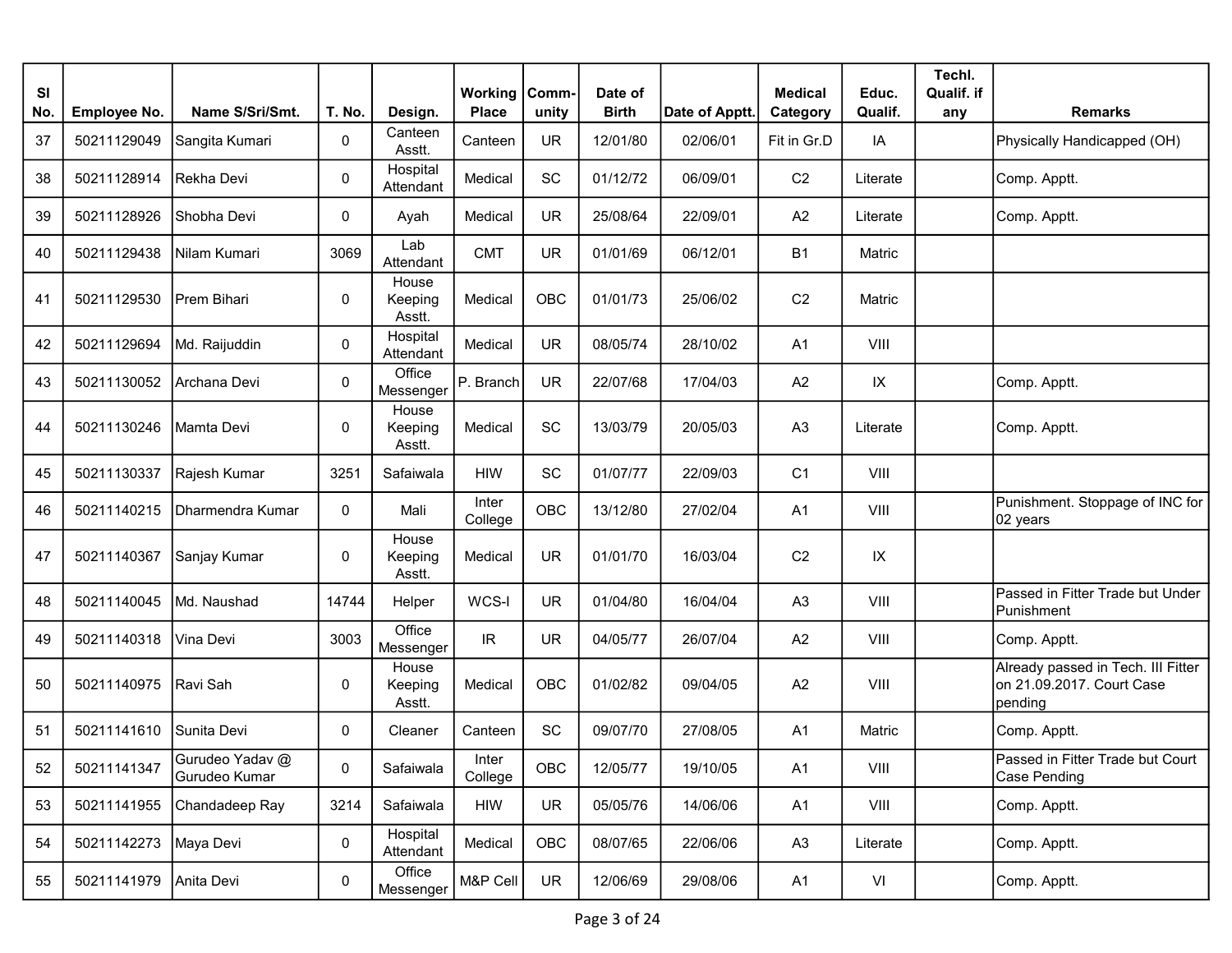| <b>SI</b><br>No. | <b>Employee No.</b> | Name S/Sri/Smt.     | T. No.       | Design.                    | Working<br><b>Place</b> | Comm-<br>unity | Date of<br><b>Birth</b> | Date of Apptt. | <b>Medical</b><br>Category | Educ.<br>Qualif.     | Techl.<br>Qualif. if<br>any | <b>Remarks</b>                                                                       |
|------------------|---------------------|---------------------|--------------|----------------------------|-------------------------|----------------|-------------------------|----------------|----------------------------|----------------------|-----------------------------|--------------------------------------------------------------------------------------|
| 56               | 50211142121         | Munni Devi          | $\pmb{0}$    | Office<br>Messenger        | <b>PD</b>               | OBC            | 12/12/78                | 22/11/06       | A <sub>1</sub>             | Literate             |                             | Comp. Apptt.                                                                         |
| 57               | 50211142467         | Mamta Pathak        | $\pmb{0}$    | Office<br>Messenger        | PD                      | <b>UR</b>      | 05/01/77                | 20/12/06       | A2                         | Matric               |                             | Comp. Apptt.                                                                         |
| 58               | 50211142996         | Sanjay Kumar        | $\mathbf 0$  | House<br>Keeping<br>Asstt. | Medical                 | <b>UR</b>      | 09/11/74                | 20/02/07       | A <sub>1</sub>             | $\sf IX$             |                             | Passed in Cr. Driver Trade but<br>Court Case Pending                                 |
| 59               | 50211142625         | Nand Kishore Singh  | $\mathbf 0$  | <b>Night Guard</b>         | Inter<br>College        | <b>UR</b>      | 10/10/76                | 20/02/07       | A <sub>3</sub>             | VIII                 |                             | Comp. Apptt.                                                                         |
| 60               | 50211142900         | Dhaneshwar Ram      | $\pmb{0}$    | Hospital<br>Attendant      | Medical                 | <b>OBC</b>     | 03/03/75                | 20/02/07       | A <sub>3</sub>             | Matric               |                             | Comp. Apptt.                                                                         |
| 61               | 50211142959         | Suma Devi           | $\pmb{0}$    | Ayah                       | Medical                 | <b>ST</b>      | 13/07/73                | 05/09/07       | A1                         | Literate             |                             | Comp. Apptt.                                                                         |
| 62               | 50211144830         | Raju Kumar          | $\mathbf{0}$ | House<br>Keeping<br>Asstt. | Medical                 | SC             | 25/10/86                | 06/02/08       | A <sub>1</sub>             | VIII                 |                             | Comp. Apptt.                                                                         |
| 63               | 50211143423         | Priya Kumari        | 0            | Office<br>Messenger        | Cr. Cell                | <b>UR</b>      | 18/02/88                | 07/11/08       | C <sub>1</sub>             | VIII                 |                             | <b>Hearing Handicapped</b>                                                           |
| 64               | 502J0132100         | Sanjeev Kumar       | 19629        | Helper                     | <b>WLD</b>              | <b>OBC</b>     | 10/06/86                | 08/05/09       | C <sub>1</sub>             | Matric               | T <br>(Welder)              | Court Case Pending (Already<br>Tested in 21.09.2017)                                 |
| 65               | 502J0124620         | lRakesh Kr. Sah     | 0            | House<br>Keeping<br>Asstt. | Medical                 | <b>OBC</b>     | 20/12/90                | 26/06/09       | A1                         | VIII                 |                             | Comp. Apptt.                                                                         |
| 66               | 50211150660         | Manoj Kr. Hembram   | $\mathbf 0$  | House<br>Keeping<br>Asstt. | Medical                 | <b>ST</b>      | 24/01/82                | 25/03/11       | <b>B2</b>                  | VIII                 |                             | Comp. Apptt.                                                                         |
| 67               | 50211151730         | Santosh Kr. Tantiya | 2816         | Helper                     | <b>MTS</b>              | OBC            | 10/09/76                | 04/06/12       | A <sub>1</sub>             | I.Sc.                |                             | <b>RRC/KKK</b>                                                                       |
| 68               | 50211152576         | Soni Devi           | $\mathbf 0$  | Record<br>Shorter          | P. Branch               | OBC            | 16/01/86                | 16/06/12       | A <sub>1</sub>             | IA                   |                             | <b>Face Face Substitute</b>                                                          |
| 69               | 50211153726         | Rekha Chakraborty   | $\pmb{0}$    | Office<br>Messenger        | <b>EDP</b><br>Centre    | <b>UR</b>      | 18/02/64                | 07/11/12       | A3 with<br><b>Glass</b>    | V                    |                             | Comp. Apptt.                                                                         |
| 70               | 50211154263         | Babita Kumari       | $\mathbf{0}$ | <b>Bearer</b>              | Rampur<br>Hostel        | OBC            | 09/07/74                | 14/05/13       | A3 & below                 | VIII                 |                             | Comp. Apptt.                                                                         |
| 71               | 28016006737         | Gurupujan Kr. Yadav | 9640         | Helper                     | WCS-II                  | OBC            | 01/01/94                | 07/01/16       | A2 & below                 | Matric               | ITI                         | Mutual transfer to CWM/ Harnout<br>in place of Santosh Kumar, T.<br>No. 9607, WCS-II |
| 72               | 50211155516         | Ritika Rani         | 20222        | Helper                     | <b>CRS</b>              | <b>OBC</b>     | 19/04/83                | 12/11/13       | A2 & below                 | <b>BA</b><br>(Hons.) |                             | <b>RRC/KKK</b>                                                                       |
| 73               | 502J0147540         | Rohit Kumar         | 15653        | Helper                     | <b>GIF</b>              | <b>UR</b>      | 05/07/91                | 11/12/13       | A2 & below                 | IA                   |                             | <b>RRC/KKK</b>                                                                       |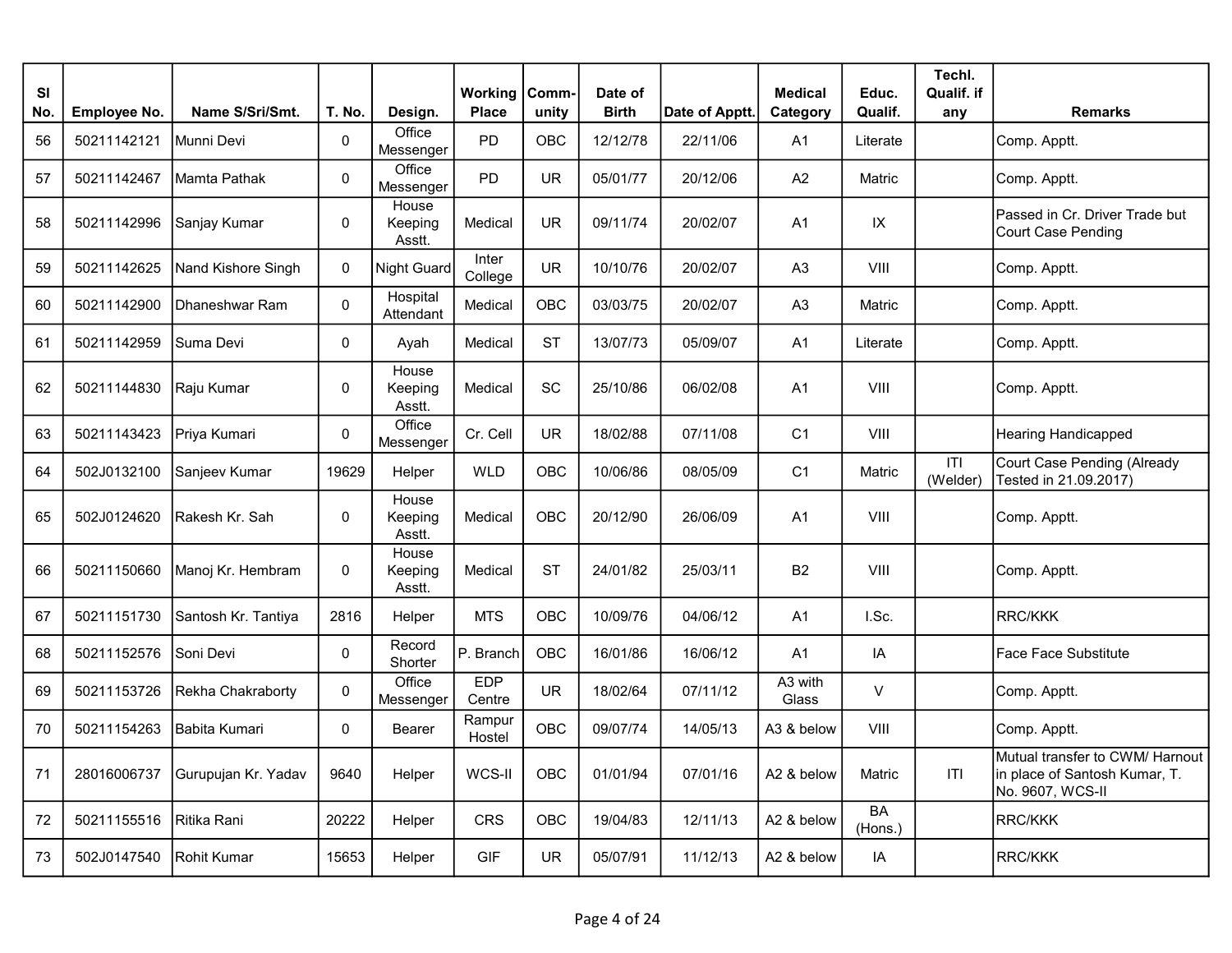| <b>SI</b><br>No. | <b>Employee No.</b> | Name S/Sri/Smt.         | T. No.       | Design.             | Working<br><b>Place</b> | Comm-<br>unity | Date of<br><b>Birth</b> | Date of Apptt. | <b>Medical</b><br>Category | Educ.<br>Qualif.     | Techl.<br>Qualif. if<br>any | <b>Remarks</b>                                                                        |
|------------------|---------------------|-------------------------|--------------|---------------------|-------------------------|----------------|-------------------------|----------------|----------------------------|----------------------|-----------------------------|---------------------------------------------------------------------------------------|
| 74               | 50211160366         | Vinay Kr. Mishra        | 9843         | Helper              | IR                      | <b>UR</b>      | 01/01/83                | 01/01/14       | C <sub>2</sub>             | <b>BA</b><br>(Hons.) |                             | <b>RRC/KKK</b>                                                                        |
| 75               | 50290027802         | Jay Chandra Kumar       | 8414         | Helper              | TPT(Rd.)                | <b>OBC</b>     | 04/11/87                | 16/07/13       | B2 & below                 | Matric               |                             | Mutual came from KPA in place<br>of Nimai Chandra Mondal, 8411                        |
| 76               | 28016006759         | Gopesh Kumar            | 14581        | Helper              | WCS-I                   | <b>OBC</b>     | 15/01/94                | 13/01/16       | A2 & below                 | Matric               |                             | IMutual came from Harnaut in<br>ITI (Fitter)   place of Nitish Kumar, 14635,<br>WCS-I |
| 77               | 28016006818         | Ankit Kumar             | 27347        | Helper              | <b>WLD</b>              | <b>OBC</b>     | 15/11/94                | 19/01/16       | A2 & below                 | <b>BA</b>            |                             | Mutual came from Harnout in<br>place of Rajnish Kumar, 27262,<br><b>WLD</b>           |
| 78               | 03829800210         | Sikandra Kr.<br>Hembram | 1865         | Safaiwala           | WRS-I                   | <b>ST</b>      | 02/09/93                | 31/01/17       | A <sub>1</sub>             | Matric               |                             | Comp. Apptt.                                                                          |
| 79               | 03829800319         | Monika Ghosh            | $\pmb{0}$    | Office<br>Messenger | P. Branch               | <b>UR</b>      | 07/02/70                | 21/04/17       | A3                         | IA                   |                             | Comp. Apptt.                                                                          |
| 80               | 03829800361         | Kiran Devi              | 3012         | Office<br>Messenger | <b>GIF</b>              | <b>UR</b>      | 10/01/81                | 07/08/17       | A <sub>3</sub>             | IA                   |                             | Comp. Apptt.                                                                          |
| 81               | 03829800359         | Niwedita Rani           | $\pmb{0}$    | Office<br>Messenger | <b>MTS</b>              | OBC            | 20/02/84                | 08/08/17       | B1 & below                 | $I.$ Sc.             |                             | Comp. Apptt.                                                                          |
| 82               | 03829800463         | <b>Fantush Kumar</b>    | 12112        | Helper              | <b>BST</b>              | <b>UR</b>      | 05/01/80                | 11/09/17       | A1                         | Matric               |                             | Passed in Fitter Trade but Under<br>punishment                                        |
| 83               | 03829800490         | Chandan Kr. Sharma      | $\pmb{0}$    | Office<br>Messenger | P. Branch               | OBC            | 16/01/85                | 11/09/17       | A <sub>3</sub>             | B. Sc. IT            |                             | Comp. Apptt.                                                                          |
| 84               | 03829800582         | IKrishna Kumar          | $\mathbf 0$  | Helper              | <b>SGH</b>              | SC             | 10/01/88                | 17/01/18       | A1                         | $I.$ Sc.             |                             | Comp. Apptt.                                                                          |
| 85               | 39229801256         | Abhishek Kumar          | 2846         | Helper              | <b>MTS</b>              | OBC            | 15/04/91                | 24/01/18       | A2 & below                 | B.A.                 |                             | Bilaspur in place of Manu Ranjan<br>Kumar, T. No. 2729, MTS                           |
| 86               | 27315405564         | Pinkee Kumari           | $\pmb{0}$    | Office<br>Messenger | WRS-IV                  | OBC            | 25/10/88                | 21/12/15       | A3 with<br>Glass           | I. Sc.               |                             | Own request came from DHN on<br>16.02.2018                                            |
| 87               | 33329800877         | <b>Rohit Kumar</b>      | 27518        | Helper              | <b>WLD</b>              | OBC            | 31/07/93                | 03/03/16       | A <sub>3</sub>             | B. Com.              |                             | Mutual came from DRM/ASN in<br>place of Mahendra Murmu, T. No.<br>27313, WLD          |
| 88               | 03829800697         | Pankaj Kr. Kushwaha     | $\mathbf{0}$ | <b>Bearer</b>       | <b>SGH</b>              | <b>OBC</b>     | 29/07/80                | 10/04/18       | A <sub>1</sub>             | Matric               |                             | Comp. Apptt.                                                                          |
| 89               | 28016006766         | Dinesh Sah              | 11102        | Helper              | WRS-III                 | OBC            | 12/01/89                | 13/01/16       | A2 & below                 | B.A.                 |                             | Mutual came from Harnout in<br>place of Rajeev Kumar, 11747,<br>WRS-III               |
| 90               | 274NP002776         | IAkhilesh Kumar         | 9632         | Helper              | WCS-II                  | <b>OBC</b>     | 01/01/89                | 18/04/12       | <b>B1</b>                  | B.A.                 |                             | Mutual came from DNR in place<br>of Ravi Kumar, 9517, WCS-II                          |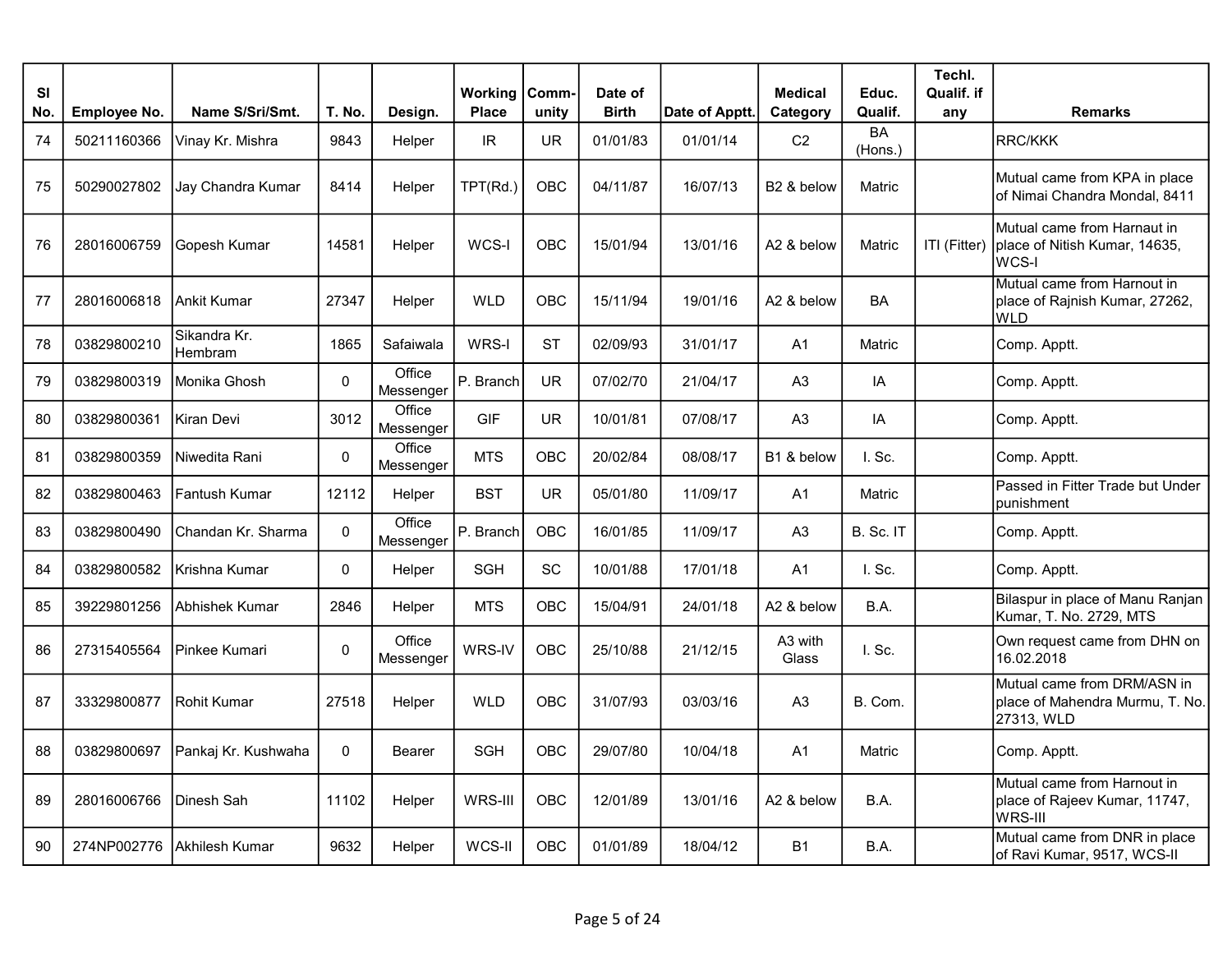| <b>SI</b> |                     |                     |        |         | <b>Working</b> | Comm-                        | Date of      |                | <b>Medical</b> | Educ.                | Techl.<br>Qualif. if |                                                                                                               |
|-----------|---------------------|---------------------|--------|---------|----------------|------------------------------|--------------|----------------|----------------|----------------------|----------------------|---------------------------------------------------------------------------------------------------------------|
| No.       | <b>Employee No.</b> | Name S/Sri/Smt.     | T. No. | Design. | <b>Place</b>   | unity                        | <b>Birth</b> | Date of Apptt. | Category       | Qualif.              | any                  | <b>Remarks</b>                                                                                                |
| 91        | 50200159580         | Sanjeev Kumar       | 27666  | Helper  | <b>WLD</b>     | SC                           | 01/01/82     | 18/09/13       | A2 & below     | <b>BA</b><br>(Hons.) |                      | Mutual came from ASN in place<br>of Dildar Alam, 27806, WLD                                                   |
| 92        | 50488817933         | lAnish Kant Sharma  | 11109  | Helper  | WRS-III        | OBC                          | 13/01/92     | 19/06/13       | A2 & below     | <b>BA</b><br>(Hons.) |                      | Mutual came from Danapur in<br>place of Rajesh Kumar, 11051,<br>WRS-III                                       |
| 93        | 03829800742         | Chandan Kr. Yadav   | 8400   | Helper  | TPT(Rd.)       | <b>OBC</b>                   | 05/09/81     | 22/05/18       | A2 & below     | I. Sc.               |                      | RRC/KKK                                                                                                       |
| 94        | 27304161865         | Arvind Kumar        | 23294  | Helper  | WRS-II         | OBC                          | 01/06/84     | 10/05/12       | A2 & below     | Matric               |                      | Mutual came from DRM/ASN in<br>place of Jitendra Kr. Verma, T.<br>No. 23097, WRS-II                           |
| 95        | 28016001375         | <b>Bhagat Singh</b> | 11007  | Helper  | WRS-III        | OBC                          | 10/03/84     | 04/12/12       | A2 & below     | Matric               |                      | Mutual came from Harnout in<br>place of Ronit Kumar, T. No.<br>10710, WRS-III. But Bhagat<br>Singh not coming |
| 96        | 52416001187         | Vijendra Anand      | 27065  | Helper  | <b>WLD</b>     | <b>OBC</b>                   | 30/09/85     | 20/10/12       | A2 & below     | Matric               |                      | Mutual came from Bela in place<br>of Mukesh Kumar, 27812, WLD.                                                |
| 97        | 50290034284         | Avinash Goswami     | 16180  | Helper  | <b>GIF</b>     | OBC                          | 27/12/82     | 22/10/13       | A2 & below     | Inter                | liti                 | Mutual came from AMM/CSD/<br>CLD/CRJ in place of Dhurjati<br>Ghorain, T. No. 16047, GIF                       |
| 98        | 28016006751         | Sumit Kumar         | 20312  | Helper  | <b>CRS</b>     | OBC                          | 03/02/94     | 07/01/16       | A2 & below     | <b>BA</b>            |                      | Mutual came from Harnout in<br>place of Gopal Kumar, 20255,<br><b>CRS</b>                                     |
| 99        | 03829800795         | Ritesh Kumar        | 3094   | Helper  | <b>CMT</b>     | <b>OBC</b>                   | 20/01/94     | 11/06/18       | A2 & below     | <b>BA</b><br>(Hons.) | ITI (Turner) RRC/KKK |                                                                                                               |
| 100       | 16412F45645         | Samarjeet Paswan    | 8411   | Helper  | TPT(Rd.)       | SC                           | 15/12/88     | 10/05/12       | B1 & below     | <b>MA</b>            |                      | Own request came from<br>Perambur on 15.06.2018                                                               |
| 101       | 45505826809         | Gyan Prakash        | 16020  | Helper  | <b>GIF</b>     | <b>OBC</b>                   | 05/01/83     | 04/10/12       | B1 & below     | I.A.                 |                      | Mutual came from Harnout in<br>place of Devanand Paswan,<br>16043, GIF                                        |
| 102       | 03829800887         | Md. Imranul Haque   | 20293  | Helper  | <b>CRS</b>     | <b>OBC</b>                   | 01/03/82     | 03/08/18       | A2 & below     | I. Sc.               |                      | <b>RRC/KKK</b>                                                                                                |
| 103       | 12221101577         | Sujit Kumar         | 14776  | Helper  | WCS-I          | <b>UR</b>                    | 16/06/90     | 13/09/11       | A2 & below     | Matric               |                      | Mutual came from Katihar in<br>place of Bablu Deb Sharma,<br>14667, WCS-I                                     |
| 104       | 50200140582         | Sunil Kr. Saroj     | 9606   | Helper  | WCS-II         | OBC                          | 03/02/80     | 08/05/13       | A2 & below     | BA(H)                |                      | Mutual Came from ASN in place<br>of Ganesh Chandra Gorain,<br>9533, WCS-II                                    |
| 105       | 03829801049         | Vivek Kr. Bharti    | 10899  | Helper  | WRS-III        | $\operatorname{\textsf{SC}}$ | 16/09/96     | 10/10/18       | A1 & below     | I. Sc.               |                      | Comp. Apptt.                                                                                                  |
| 106       | 03829801058         | Jitendra Kumar      | 11982  | Helper  | WRS-III        | OBC                          | 25/08/89     | 11/10/18       | A2 & below     | I. Sc.               |                      | <b>RRC/KKK</b>                                                                                                |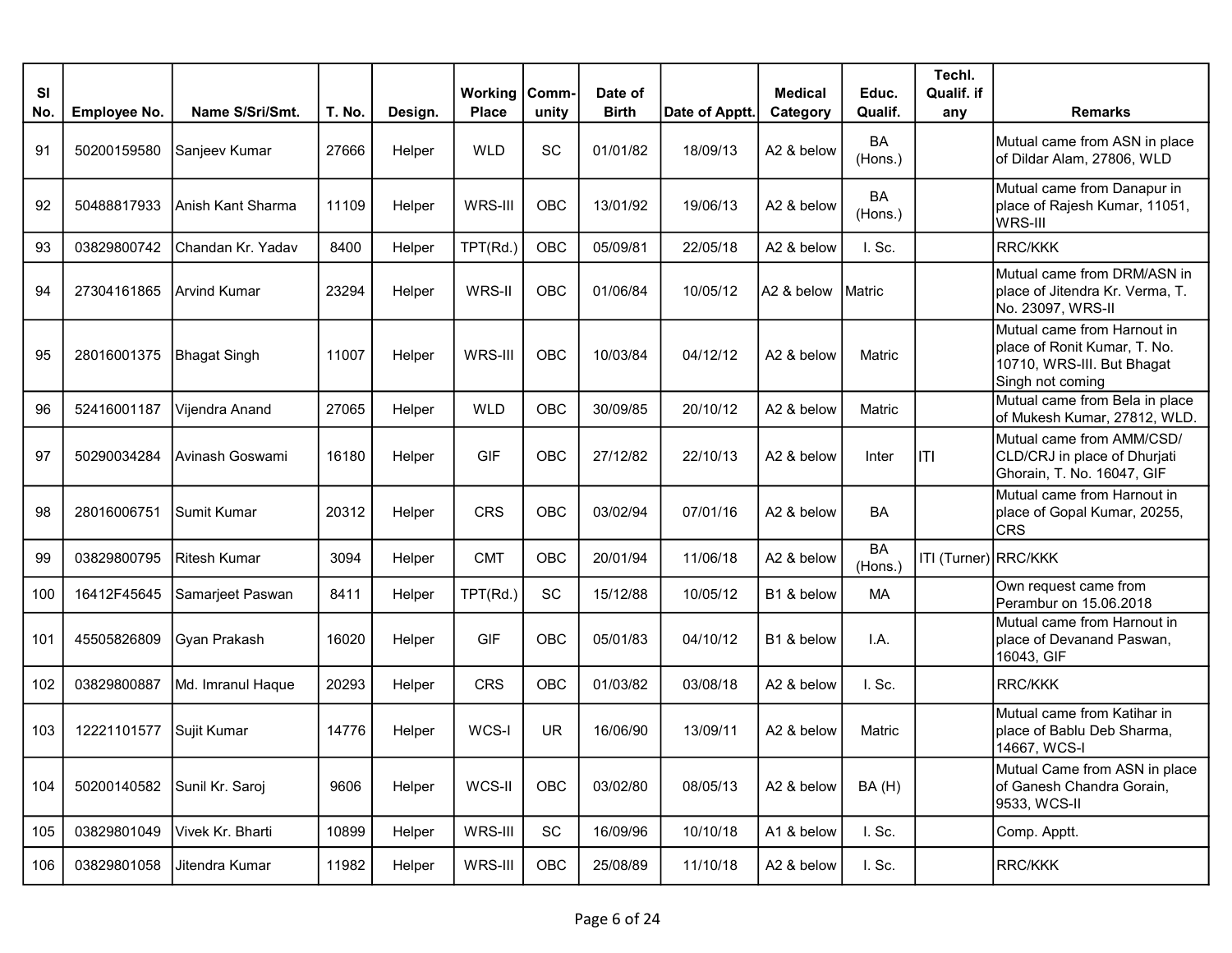| <b>SI</b> |                     |                             |             |                       | Working      | Comm-      | Date of      |                | <b>Medical</b>   | Educ.         | Techl.<br>Qualif. if |                                                                                  |
|-----------|---------------------|-----------------------------|-------------|-----------------------|--------------|------------|--------------|----------------|------------------|---------------|----------------------|----------------------------------------------------------------------------------|
| No.       | <b>Employee No.</b> | Name S/Sri/Smt.             | T. No.      | Design.               | <b>Place</b> | unity      | <b>Birth</b> | Date of Apptt. | Category         | Qualif.       | any                  | Remarks                                                                          |
| 107       | 12213810066         | Akash Raw                   | 20050       | Helper                | <b>CRS</b>   | OBC        | 15/07/87     | 01/05/07       | A2 & below       | I.A.          |                      | Mutual came from DRM/MLDT in<br>place of Manish Kumar, T. No.<br>20031, CRS      |
| 108       | 51110800403         | Randhir Kumar               | 16181       | Helper                | <b>GIF</b>   | OBC        | 03/01/80     | 25/12/18       | B <sub>2</sub>   | Matric        |                      | Mutual came from CWM/CRJ in<br>place of Bhim Kr. Dey, T. No.<br>16037, GIF       |
| 109       | 51110800372         | Ranjeet Kr. Mandal          | 9638        | Helper                | WCS-II       | OBC        | 27/07/90     | 25/12/18       | C <sub>1</sub>   | I.A.          |                      | Mutual came from CWM/CRJ in<br>place of Gangadhar Mandal, T.<br>No. 9531, WCS-II |
| 110       | 03829801102         | lPrakash Chandra<br>Prakash | 0           | Helper                | Canteen      | OBC        | 25/02/80     | 26/03/19       | A <sub>3</sub>   | Matric        |                      | Comp. Apptt.                                                                     |
| 111       | 50353416488         | IChhotu Kr. Thakur          | 23392       | Helper                | WRS-II       | <b>OBC</b> | 01/02/91     | 24/05/13       | A2 & below       | IA            |                      | Own request came from LKO on<br>28.03.2019                                       |
| 112       | 03829801154         | Ravi Kr. Raja               | $\mathbf 0$ | Office<br>Messenger   | <b>CMT</b>   | OBC        | 01/01/86     | 13/06/19       | C2 with<br>glass | BA<br>(Hons.) | ITI (Fitter)         | Physically Handicapped (VH).<br><b>RRC/KKK</b>                                   |
| 113       | 50818613512         | Lakshman Kumar              | $\mathbf 0$ | Hospital<br>Attendant | Medical      | OBC        | 01/05/88     | 01/07/14       | A <sub>3</sub>   | IA            |                      | Mutual came from ASN in place<br>of Amar Kr. Das, HA, Medical                    |
| 114       | 27529803005         | Sudesh Kumar                | 4171        | Helper                | WS           | OBC        | 24/10/92     | 27/07/19       | A2 & below       | IA            | T                    | Mutual came from DDU in palce<br>of Ram Pravesh Pal, 4611, WS                    |
| 115       | 27529803058         | Sonu Raj                    | 11748       | Helper                | WRS-III      | OBC        | 18/01/94     | 27/07/19       | A2 & below       | Matric        | T <br>(Welder)       | Mutual came from DDU in Place<br>of Naresh Kumar, 11049, WRS-<br>Ш               |
| 116       | 27329805344         | <b>Balram Kumar</b>         | 9604        | Helper                | WCS-II       | <b>OBC</b> | 24/06/95     | 28/07/19       | A2 & below       | B.A.          |                      | Mutual transfer came from DHN<br>in place of Pankaj Kumar, 9518                  |
| 117       | 27329804853         | Banti Kumar                 | 16061       | Helper                | <b>GIF</b>   | <b>UR</b>  | 11/09/91     | 29/07/19       | A2 & below       | IA            | T                    | Mutual came from DHN in place<br>of Mantu Kr. Rawani, 16013, GIF                 |
| 118       | 27329804850         | Ajeet Kr. Sharma            | 16064       | Helper                | <b>GIF</b>   | OBC        | 01/01/92     | 29/07/19       | A2 & below       | IA            | T                    | Mutual came from DHN in place<br>of Yogesh Kr. Saw, 16016, GIF                   |
| 119       | 45529800020         | Ram Gupta                   | 16009       | Helper                | <b>GIF</b>   | OBC        | 10/04/92     | 19/05/16       | A3 & below       | Matric        |                      | Mutual came fro KPA in place of<br>Anand Raj, 16029, GIF                         |
| 120       | 27529803098         | Rajeev Kumar                | 23375       | Helper                | <b>CBS</b>   | OBC        | 02/03/94     | 29/07/19       | A2 & below       | Matric        | T                    | Mutual came from DDU in place<br>of Mukesh Kumar, 23422, CBS                     |
| 121       | 27229804488         | Praveen Kumar               | 2842        | Helper                | <b>MTS</b>   | OBC        | 24/05/93     | 04/08/19       | B1 & below       | B.A.          | ITI                  | Mutual came from Sonepur in<br>place of Rupesh Kumar, 2861,<br>MTS.              |
| 122       | 27429803264         | Murali Manohar Bharti       | 27399       | Helper                | WLD          | OBC        | 12/07/94     | 06/08/19       | A2 & below       | Matric        | T                    | Mutual came from E.C. Rly.<br>Patna in place of Manjesh<br>Kumar, 27814, WLD     |
| 123       | 27529803002         | Arya Sen                    | 16048       | Helper                | GIF          | OBC        | 01/01/98     | 27/07/19       | A2 & below       | Matric        | Act. Appr.           | Mutual came from MGS in palce<br>of Raju Kumar, 16026, GIF.                      |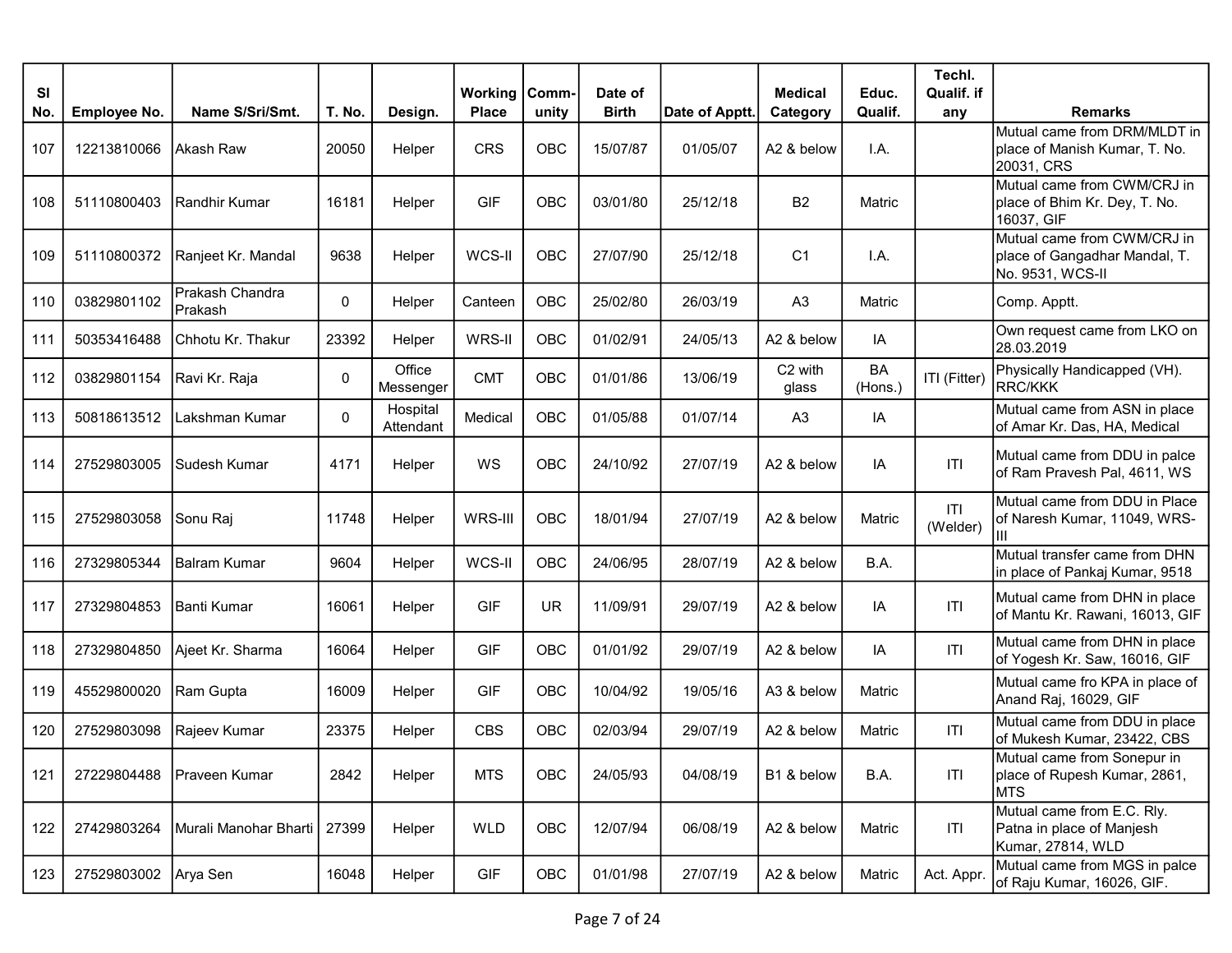| <b>SI</b> |              |                       |             |                       | Working      | Comm-                    | Date of      |                | <b>Medical</b> | Educ.                | Techl.<br>Qualif. if |                                                                              |
|-----------|--------------|-----------------------|-------------|-----------------------|--------------|--------------------------|--------------|----------------|----------------|----------------------|----------------------|------------------------------------------------------------------------------|
| No.       | Employee No. | Name S/Sri/Smt.       | T. No.      | Design.               | <b>Place</b> | unity                    | <b>Birth</b> | Date of Apptt. | Category       | Qualif.              | any                  | <b>Remarks</b>                                                               |
| 124       | 50807013890  | Subhash Kumar         | 13956       | Helper                | <b>TTS</b>   | OBC                      | 15/06/83     | 03/07/07       | A2 & below     | <b>BA</b><br>(Hons.) |                      | Own Request came from Dahod<br>on 02.08.2019                                 |
| 125       | 50200280100  | Suraj Kr. Savita      | 12295       | Helper                | <b>BST</b>   | $\overline{\mathsf{UR}}$ | 25/10/86     | 12/06/13       | A2 & below     | <b>Matric</b>        |                      | TADK. Helper as on 07.08.2019                                                |
| 126       | 27429803335  | Suraj Kumar           | 11111       | Helper                | WRS-III      | SC                       | 13/01/97     | 07/08/19       | A2 & below     | BA                   |                      | Mutual came from DNR in place<br>of Mukesh Kr. Singh, 11778,<br>WRS-III      |
| 127       | 27429803314  | Sujit Kumar           | 11110       | Helper                | WRS-III      | <b>UR</b>                | 15/07/99     | 07/08/19       | A2 & below     | Matric               | Act. Appr.           | Mutual came from DNR in place<br>of Rahul Kumar, 11815, WRS-III              |
| 128       | 27429803287  | Mukesh Kumar          | 27687       | Helper                | <b>WLD</b>   | OBC                      | 10/02/90     | 08/08/19       | A2 & below     | I.Sc.                |                      | Mutual came from DNR in place<br>of Manoj Kumar, 27896, WLD                  |
| 129       | 27429803299  | lBanti Kumar          | 16177       | Helper                | <b>GIF</b>   | SC                       | 05/12/93     | 08/08/19       | A2 & below     | I.Sc.                | T                    | Mutual came from DNR in place<br>of Ramesh Kumar, 16027, GIF                 |
| 130       | 50823700086  | Pravin Kr. Sudhansu   | 10910       | Helper                | WRS-III      | UR.                      | 20/01/84     | 16/05/07       | C1 & below     | BA<br>(Hons.)        |                      | Own request came from Dahod<br>on 20.08.2019                                 |
| 131       | 27229804758  | <b>Prashant Kumar</b> | 2803        | Helper                | <b>MTS</b>   | OBC                      | 29/11/89     | 03/09/19       | A2 & below     | Matric               |                      | Mutual came from DRM/Sonpur<br>in place of Rakesh Kumar, T. No.<br>2890, MTS |
| 132       | 15711633730  | Mantu Kumar           | 4654        | Helper                | WS           | SC                       | 12/11/79     | 30/11/15       | PH/OL          | IA                   |                      | PWD Quota. Own Request came<br>from Alambagh on 10.09.2019                   |
| 133       | 39213AB1273  | Bablu Kr. Sah         | $\pmb{0}$   | Hospital<br>Attendant | Medical      | <b>OBC</b>               | 02/02/90     | 27/06/13       | A2 & below     | <b>BA</b><br>(Hons.) |                      | Own request came from Bilaspur<br>on 05.12.2019                              |
| 134       | 53164130157  | Manish Kr. Gupta      | 16119       | Helper                | <b>GIF</b>   | OBC                      | 30/04/86     | 14/02/13       | <b>B1</b>      | I. Sc.               | ITI (Elect.)         | Own request came from Khurda<br>Road on 12.12.2019                           |
| 135       | 03829801375  | Praveen Kumar         | 8329        | Helper                | TPT(RI.)     | OBC                      | 01/09/86     | 13/12/19       | A2 & below     | <b>BA</b><br>(Hons.) |                      | Comp. Apptt.                                                                 |
| 136       | 03829801377  | Kumar Gourav          | 2886        | Helper                | <b>MTS</b>   | UR.                      | 01/03/89     | 13/12/19       | A1 & below     | IA                   |                      | Comp. Apptt.                                                                 |
| 137       | 03829801379  | Narayan Kr. Paswan    | 16117       | Helper                | <b>GIF</b>   | <b>SC</b>                | 10/07/94     | 13/12/19       | A2             | Matric               |                      | Comp. Apptt.                                                                 |
| 138       | 03829801380  | Kajal Kumari          | $\mathbf 0$ | Helper                | P. Branch    | <b>SC</b>                | 01/01/95     | 13/12/19       | A1 & below     | IA                   |                      | Comp. Apptt.                                                                 |
| 139       | 03829801381  | Parshuram Kumar       | 16118       | Helper                | <b>GIF</b>   | SC                       | 15/11/96     | 13/12/19       | A1             | Matric               |                      | Comp. Apptt.                                                                 |
| 140       | 03829801376  | Santosh Hembrom       | 22334       | Helper                | <b>DCS</b>   | <b>ST</b>                | 15/09/00     | 13/12/19       | A2 & below     | Matric               |                      | Comp. Apptt.                                                                 |
| 141       | 03829801374  | Aanand Kumar          | 8328        | Helper                | TPT(RI.)     | SC                       | 10/02/01     | 13/12/19       | A1 & below     | Matric               | ITI (Fitter)         | Comp. Apptt.                                                                 |
| 142       | 242IE130668  | Mithilesh Kumar       | 1475        | Helper                | WRS-I        | OBC                      | 05/12/88     | 18/06/13       | B1 & below     | BA<br>(Hons.)        |                      | Own request came from Kazipet<br>on 18.12.2019                               |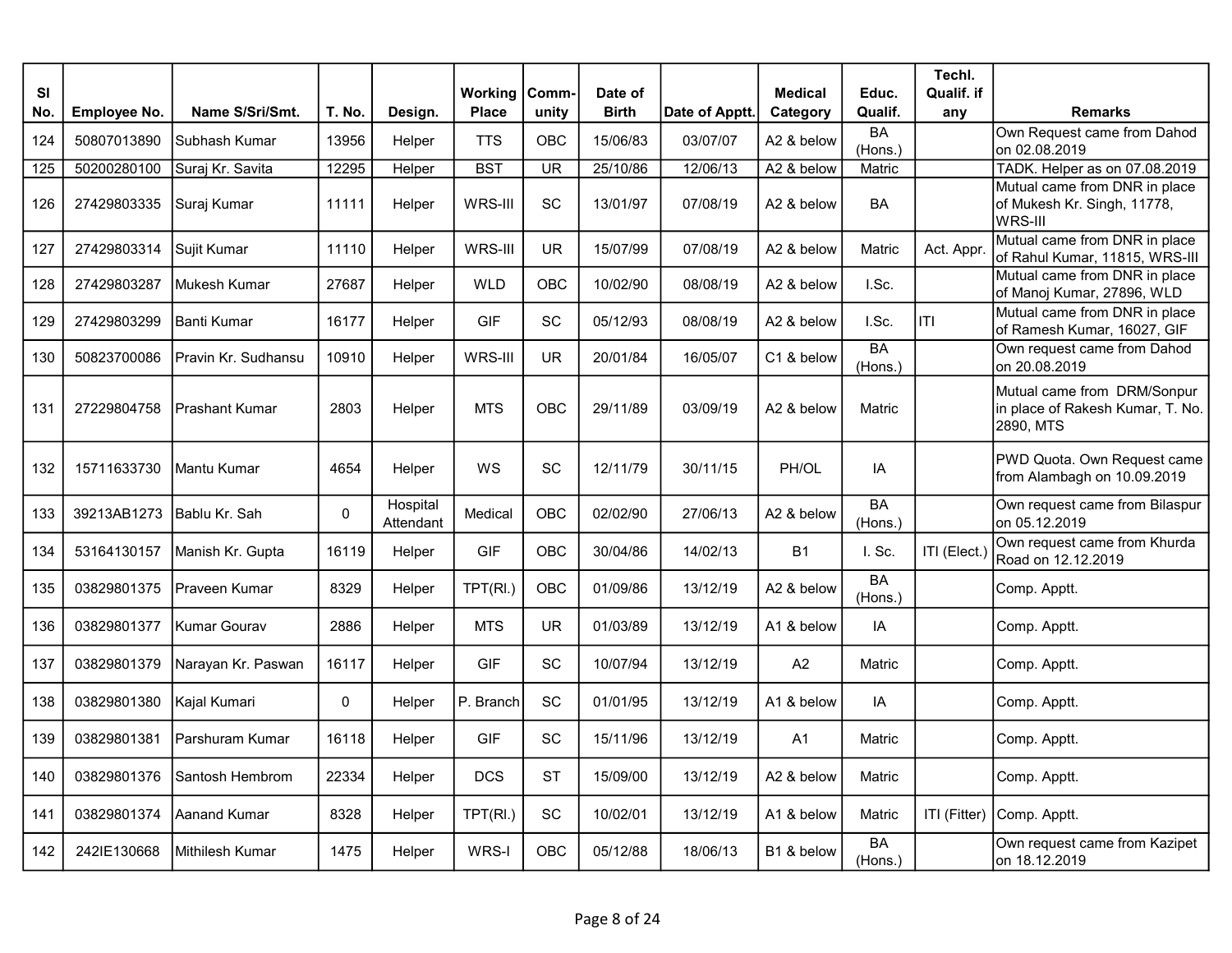| <b>SI</b> |                     |                                  |             |                     | Working      | Comm-      | Date of      |                | <b>Medical</b>         | Educ.                | Techl.<br>Qualif. if |                                                                          |
|-----------|---------------------|----------------------------------|-------------|---------------------|--------------|------------|--------------|----------------|------------------------|----------------------|----------------------|--------------------------------------------------------------------------|
| No.       | <b>Employee No.</b> | Name S/Sri/Smt.                  | T. No.      | Design.             | <b>Place</b> | unity      | <b>Birth</b> | Date of Apptt. | Category               | Qualif.              | any                  | <b>Remarks</b>                                                           |
| 143       | 242IE131438         | Shrawan Kumar                    | 1474        | Helper              | WRS-I        | OBC        | 10/01/85     | 10/07/13       | B1 & below             | <b>BA</b><br>(Hons.) |                      | Own request came from Kazipet<br>on 18.12.2019                           |
| 144       | 242IE131437         | Dilsher Kumar                    | 23191       | Helper              | WRS-II       | OBC        | 04/12/88     | 11/07/13       | <b>B1</b>              | Matric               |                      | Own request came from Kazipet<br>on 18.12.2019                           |
| 145       | 127N0100786         | Deepak Kumar                     | 16120       | Helper              | <b>GIF</b>   | <b>OBC</b> | 07/10/89     | 30/09/14       | A2 & below             | IA                   |                      | Own request came from DBWS<br>on 18.12.2019                              |
| 146       | 27329807942         | Amit Kumar                       | 16053       | Helper              | <b>GIF</b>   | OBC        | 11/10/89     | 21/12/19       |                        | Matric               | ITI (Elect.)         | Mutual came from Dhanbad in<br>place of Vikash Kr. Prasad,<br>16015, GIF |
| 147       | 03829801378         | Rahul Kr. Sharma                 | $\mathbf 0$ | Office<br>Messenger | P. Branch    | OBC        | 01/01/98     | 27/12/19       | C2 with<br>Glass       | Matric               | ITI (Fitter)         | Comp. Apptt.                                                             |
| 148       | 242IE133314         | Ritu Raj                         | 2887        | Helper              | <b>MTS</b>   | OBC        | 05/02/87     | 09/10/13       | <b>B1</b>              | IA                   |                      | Own request came on<br>02.01.2020                                        |
| 149       | 50882300174         | Jitendra Kumar                   | 1476        | Helper              | WRS-I        | SC         | 04/02/85     | 01/07/14       | A2 & below             | I. Sc.               |                      | Own request came from Dahod<br>on 03.01.2020                             |
| 150       | 50882300145         | Shyam Narayan Singh              | 23321       | Helper              | WRS-II       | <b>UR</b>  | 14/06/89     | 05/07/14       | A2 & below             | I.Sc.                |                      | Own request came from Dahod<br>on 06.01.2020                             |
| 151       | 50882300147         | <b>IBrahmeshwer Kr.</b><br>Singh | 12229       | Helper              | <b>BST</b>   | OBC        | 11/04/88     | 08/07/14       | A2 & below             | B.Sc.                |                      | Own request came from Dahod<br>on 06.01.2020                             |
| 152       | 50813869055         | Aditya Aryan                     | 16122       | Helper              | <b>GIF</b>   | <b>OBC</b> | 02/10/92     | 24/12/13       | <b>B1</b>              | Matric               | ITI (Elect.)         | Own request came from Mumbai<br>on 13.01.2020                            |
| 153       | 50200170252         | Sanjeev Kumar                    | 20059       | Helper              | <b>CRS</b>   | OBC        | 04/02/89     | 21/05/14       | A2                     | BA                   |                      | Own Regest came on 16.01.2020                                            |
| 154       | 50813794887         | Raj                              | 19616       | Helper              | <b>WLD</b>   | <b>OBC</b> | 02/01/87     | 11/05/07       | A2 & below             | <b>BA</b><br>(Hons.) |                      | Own request came from WR on<br>22.01.2020                                |
| 155       | 03829801411         | <b>IRekha Devi</b>               | 2893        | Helper              | <b>MTS</b>   | SC         | 02/04/77     | 25/01/20       | A2 & below             | Literate             |                      | Comp. Apptt.                                                             |
| 156       | 03829801396         | Kailash Soren                    | 0           | Helper              | <b>DTE</b>   | <b>ST</b>  | 15/06/78     | 25/01/20       | B1 & below             | Matric               |                      | Comp. Apptt.                                                             |
| 157       | 03829801388         | Ranjan Kr. Mishra                | 17009       | Helper              | WRS-IV       | <b>UR</b>  | 15/10/78     | 25/01/20       | A3 & below             | IA                   |                      | Comp. Apptt.                                                             |
| 158       | 03829801387         | Dharmendra Kumar                 | 1479        | Helper              | WRS-I        | OBC        | 21/05/88     | 25/01/20       | A2 & below             | Matric               |                      | Comp. Apptt.                                                             |
| 159       | 03829801389         | Ajit Kumar                       | 8413        | Helper              | TPT(Rd.)     | SC         | 01/02/89     | 25/01/20       | B2 & below             | МA                   |                      | Comp. Apptt.                                                             |
| 160       | 03829801393         | Ravi Kr. Rajak                   | 2888        | Helper              | <b>MTS</b>   | SC         | 10/03/90     | 25/01/20       | A1 & below   BA (Hons) |                      |                      | Comp. Apptt.                                                             |
| 161       | 03829801391         | Vikash Kr. Prasad                | 20407       | Helper              | CRS          | OBC        | 25/06/96     | 25/01/20       | B1 & below             | I. Sc.               | ITI (Fitter)         | Comp. Apptt.                                                             |
| 162       | 03829801383         | Chandra Shekhar<br>Kumar         | 10706       | Helper              | WRS-III      | OBC        | 02/11/96     | 25/01/20       | A2 & below             | BA<br>(Hons.)        |                      | Comp. Apptt.                                                             |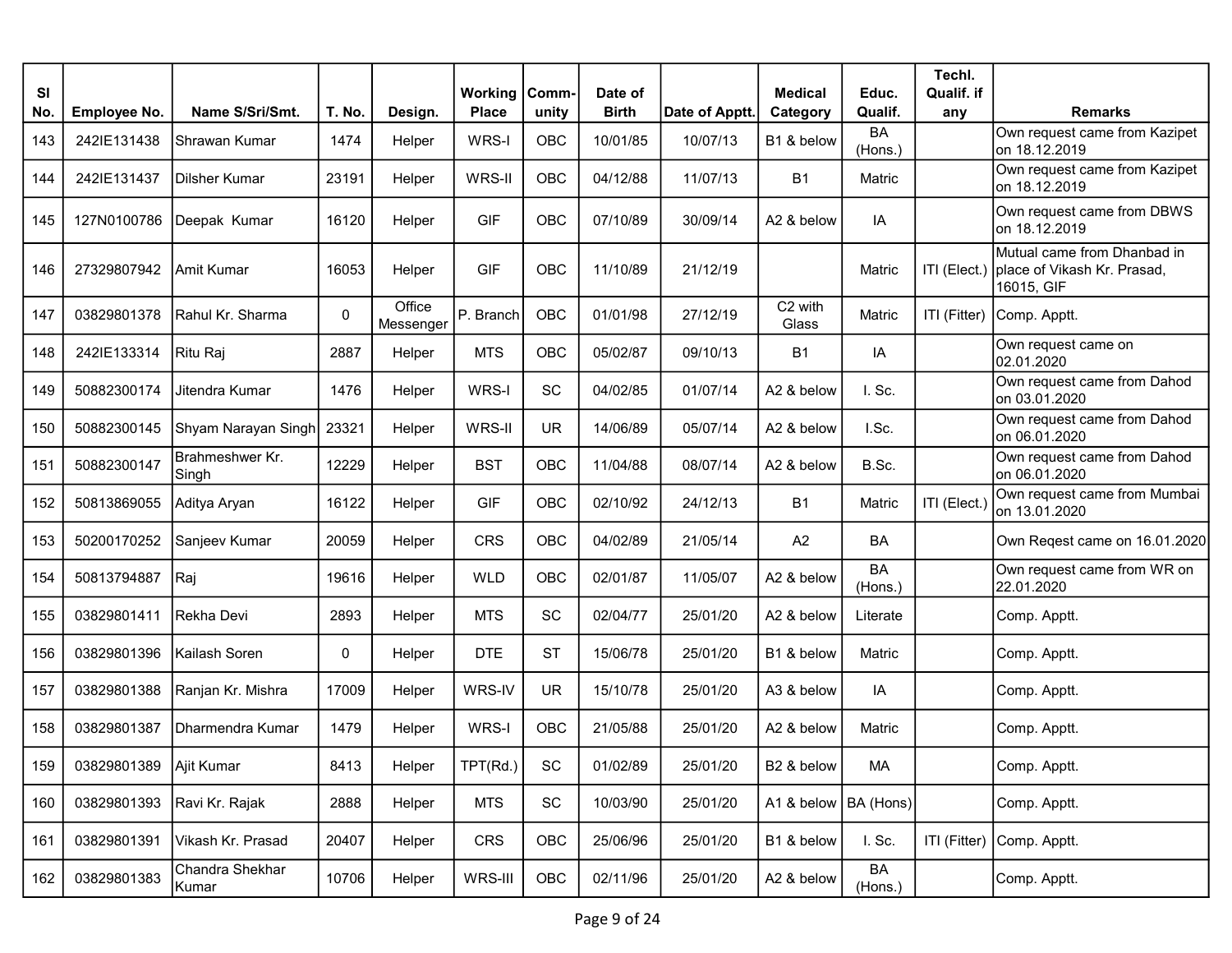| <b>SI</b> |              |                       |        |         | Working      | Comm-      | Date of      |                | <b>Medical</b>   | Educ.                | Techl.<br>Qualif. if |                                                    |
|-----------|--------------|-----------------------|--------|---------|--------------|------------|--------------|----------------|------------------|----------------------|----------------------|----------------------------------------------------|
| No.       | Employee No. | Name S/Sri/Smt.       | T. No. | Design. | <b>Place</b> | unity      | <b>Birth</b> | Date of Apptt. | Category         | Qualif.              | any                  | <b>Remarks</b>                                     |
| 163       | 03829801384  | Anurag Mallick        | 12230  | Helper  | <b>BST</b>   | <b>UR</b>  | 22/10/00     | 25/01/20       | A3 & below       | Matric               | Computer<br>Sc.      | Comp. Apptt.                                       |
| 164       | 03829801395  | Ravi Kumar            | 0      | Helper  | <b>DTE</b>   | SC         | 27/01/01     | 25/01/20       | A1 & below       | Matric               |                      | Comp. Apptt.                                       |
| 165       | 51200017657  | Suraj Vishwakarma     | 16125  | Helper  | <b>GIF</b>   | <b>OBC</b> | 21/12/89     | 21/11/12       | B1 & below       | I.Sc.                |                      | Own request came on<br>27.01.2020                  |
| 166       | 127N0100580  | Minesh Kr. Mandal     | 1491   | Helper  | WRS-I        | OBC        | 04/03/85     | 18/01/13       | A3 & below       | <b>BA</b><br>(Hons.) |                      | Own request came from<br>Dibrugarh on 29.01.2020   |
| 167       | 50882300170  | Shankar Pd. Gupta     | 9868   | Helper  | IR.          | OBC        | 12/04/86     | 01/07/14       | B2 & below       | <b>BA</b><br>(Hons.) |                      | Own request came from Dahod<br>on 29.01.2020       |
| 168       | 127N0100774  | Kundan Kumar          | 23397  | Helper  | WRS-II       | <b>OBC</b> | 08/02/92     | 18/09/14       | A3 & below       | I. Sc.               |                      | Own request came from Katihar<br>on 29.01.2020     |
| 169       | 248IO130048  | Pintu Kr. Kisku       | 12232  | Helper  | <b>BST</b>   | <b>ST</b>  | 05/10/91     | 11/06/13       | <b>B1</b>        | Matric               |                      | Own request came from<br>Secundrabad on 01.02.2020 |
| 170       | 508NPS01235  | Ritesh Kumar          | 16124  | Helper  | <b>GIF</b>   | OBC        | 23/09/94     | 02/12/15       | C <sub>1</sub>   | $10+2$               |                      | Own request came on<br>01.02.2020                  |
| 171       | 45316236756  | Amit Kumar            | 20123  | Helper  | <b>CRS</b>   | OBC        | 10/01/87     | 03/10/12       | <b>B1</b>        | BA                   |                      | Own request came from Bhopal<br>on 07.02.2020      |
| 172       | 127N0100521  | Anoj Kumar            | 4656   | Helper  | <b>WS</b>    | OBC        | 03/02/86     | 21/11/12       | A3 & below       | Matric               |                      | Own request came from<br>Dibrugarh on 09.02.2020   |
| 173       | 127N0100555  | Ravindra Kumar        | 27269  | Helper  | <b>WLD</b>   | <b>OBC</b> | 17/02/76     | 09/01/13       | A3 & below       | <b>BA</b>            |                      | Own request came from<br>Dibrugarh on 09.02.2020   |
| 174       | 127N0100646  | Ranjit Kumar          | 27273  | Helper  | <b>WLD</b>   | OBC        | 02/01/89     | 16/08/13       | A3 & below       | I.Sc.                |                      | Own request came from<br>Dibrugarh on 09.02.2020   |
| 175       | 248IO130052  | Sunny Kumar           | 8404   | Helper  | TPT (Rd.)    | <b>SC</b>  | 15/09/92     | 10/06/13       | B1 & below       | IA                   |                      | Own request came from<br>Secundrabad on 10.02.2020 |
| 176       | 50813857115  | Kumar Rahul           | 16127  | Helper  | <b>GIF</b>   | OBC        | 26/06/90     | 29/06/13       | A2 & below       | BA                   |                      | Own request came to DRM/BCT<br>on 18.02.2020       |
| 177       | 337W1200165  | <b>Vikrant Gaurav</b> | 19641  | Helper  | <b>WLD</b>   | <b>OBC</b> | 01/12/85     | 24/05/12       | A3 with<br>Glass | BA                   |                      | Own request came from Kanpur<br>on 25.02.2020      |
| 178       | 50208863222  | Praveen Kumar         | 14615  | Helper  | WCS-I        | <b>UR</b>  | 26/01/86     | 21/07/15       | A2 & below       | IA                   |                      | TADK. Helper as on 25.02.2020                      |
| 179       | 15308C00136  | Kanhai Urawn          | 16128  | Helper  | <b>GIF</b>   | <b>ST</b>  | 05/08/84     | 02/08/08       | <b>B1</b>        | Matric               |                      | Own request came on<br>28.02.2020                  |
| 180       | 03829801401  | Kavita Kumari         | 1871   | Helper  | WRS-I        | SC         | 10/07/80     | 03/03/20       | A2 & below       | IA                   |                      | Comp. Apptt.                                       |
| 181       | 03829801415  | Ashish Kumar          | 16130  | Helper  | <b>GIF</b>   | OBC        | 02/03/82     | 03/03/20       | B1 & below       | I.Sc.                |                      | Comp. Apptt.                                       |
| 182       | 03829801410  | Ganesh Kumar          | 17010  | Helper  | WRS-IV       | <b>OBC</b> | 10/08/88     | 03/03/20       | A1 & below       | Matric               |                      | Comp. Apptt.                                       |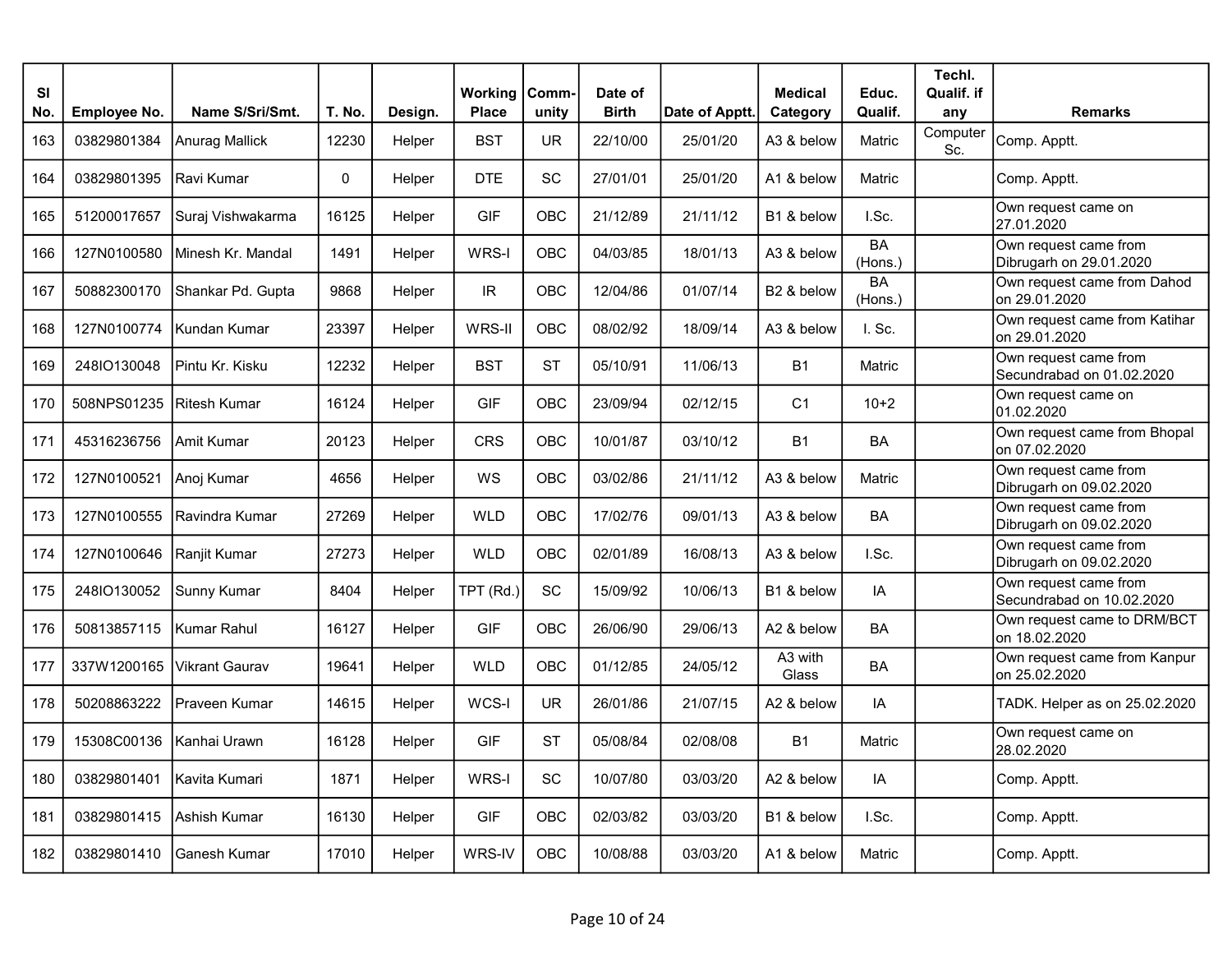| <b>SI</b><br>No. | Employee No. | Name S/Sri/Smt.      | T. No. | Design. | <b>Working Comm-</b><br><b>Place</b> | unity      | Date of<br><b>Birth</b> | Date of Apptt. | <b>Medical</b><br>Category | Educ.<br>Qualif. | Techl.<br>Qualif. if<br>any                 | <b>Remarks</b>                                              |
|------------------|--------------|----------------------|--------|---------|--------------------------------------|------------|-------------------------|----------------|----------------------------|------------------|---------------------------------------------|-------------------------------------------------------------|
| 183              | 03829801540  | Amarendra Kumar      | 23451  | Helper  | WRS-II                               | SC         | 25/07/91                | 03/03/20       | A1 & below                 | BA               |                                             | Comp. Apptt.                                                |
| 184              | 03829801544  | Anuj Kumar           | 20074  | Helper  | CRS                                  | OBC        | 20/02/92                | 03/03/20       | A1 & below                 | BA (Hons)        |                                             | Comp. Apptt.                                                |
| 185              | 03829801409  | Chandan Kumar        | 14121  | Helper  | <b>MCTR</b>                          | OBC        | 09/01/93                | 03/03/20       | A1 & below                 | <b>BBA</b>       | ITI (Fitter)                                | Comp. Apptt.                                                |
| 186              | 03829801414  | Rajesh Kumar         | 16131  | Helper  | <b>GIF</b>                           | OBC        | 25/11/93                | 03/03/20       | A1 & below                 | Matric           |                                             | Comp. Apptt.                                                |
| 187              | 03829801541  | Sanni Kumar          | 4659   | Helper  | WS                                   | OBC        | 02/02/94                | 03/03/20       | A3 & below                 | <b>BA</b>        |                                             | Comp. Apptt.                                                |
| 188              | 03829801413  | Malek Kumar          | 16129  | Helper  | <b>GIF</b>                           | OBC        | 15/01/96                | 03/03/20       | A1 & below                 | I.Sc.            | ITI (Elect.)                                | Comp. Apptt.                                                |
| 189              | 124N0402089  | Rakesh Kr. Mandal    | 16132  | Helper  | <b>GIF</b>                           | OBC        | 15/01/83                | 18/01/13       | A3 & below                 | IA               |                                             | Own request came on<br>07.03.2020                           |
| 190              | 50882300171  | <b>Srikant Kumar</b> | 12988  | Helper  | <b>PD</b>                            | OBC        | 04/02/94                | 01/07/14       | B <sub>2</sub> & below     | I. Sc.           |                                             | Own request came from Dahod<br>on 08.03.2020                |
| 191              | 50819140485  | Aniket Kumar         | 20185  | Helper  | <b>CRS</b>                           | <b>OBC</b> | 01/02/94                | 10/07/14       | A2 & below                 | I.Sc.            |                                             | Own request came from Dahod<br>on 08.03.2020                |
| 192              | 27429803310  | Dhananjay Kumar      | 27686  | Helper  | <b>WLD</b>                           | <b>OBC</b> | 24/02/93                | 08/08/19       | A2 & below                 | Matric           | ITI                                         | Mutual came from DNR in place<br>of Ashok Kumar, 27661, WLD |
| 193              | 50320130548  | Sandeep Kumar        | 9875   | Helper  | $\ensuremath{\mathsf{IR}}\xspace$    | OBC        | 04/03/83                | 16/04/13       | A2 & below                 | BA<br>(Hons.)    |                                             | Own request came from Ambala<br>Cantt. on 16.03.2020        |
| 194              | 248IO130135  | Arvind Kumar         | 17002  | Helper  | WRS-IV                               | OBC        | 01/01/91                | 11/07/13       | C1 & below                 | Matric           |                                             | Own request came from<br>Lallaguda on 17.03.2020            |
| 195              | 248IO130152  | Jitendra Kumar       | 16133  | Helper  | <b>GIF</b>                           | OBC        | 15/09/89                | 17/07/13       | C1 & below                 | Matric           |                                             | Own request came on<br>18.03.2020                           |
| 196              | 50821804006  | Sudin Kr. Yadav      | 14774  | Helper  | WCS-I                                | OBC        | 10/02/88                | 20/08/13       | A2                         | Matric           | T <br>(Moulder)                             | Own request came from Mumbai<br>on 16.06.2020               |
| 197              | 50821804009  | Ramesh Kumar         | 9551   | Helper  | WCS-II                               | OBC        | 04/04/91                | 20/08/13       | A2 & below                 | BA               |                                             | Own request came from Mumbai<br>on 16.06.2020               |
| 198              | 03829801571  | Manoj Kr. Singh      | 16136  | Helper  | <b>GIF</b>                           | <b>UR</b>  | 01/01/83                | 19/06/20       | A1 & below                 | Matric           |                                             | Comp. Apptt.                                                |
| 199              | 03829801565  | Goatum Ram           | 1495   | Helper  | WRS-I                                | SC         | 15/12/86                | 19/06/20       | A1 & below                 | Matric           |                                             | Comp. Apptt.                                                |
| 200              | 03829801572  | Md. Imran Alam       | 0      | Helper  | P. Branch                            | <b>UR</b>  | 01/01/92                | 19/06/20       | C <sub>1</sub>             | I.Sc.            | B. Tech.<br>Electronic<br>Communic<br>ation | Comp. Apptt.                                                |
| 201              | 03829801573  | Mausam Kumar         | 23436  | Helper  | WRS-II                               | OBC        | 04/10/99                | 19/06/20       | A1 & below                 | Matric           |                                             | Comp. Apptt.                                                |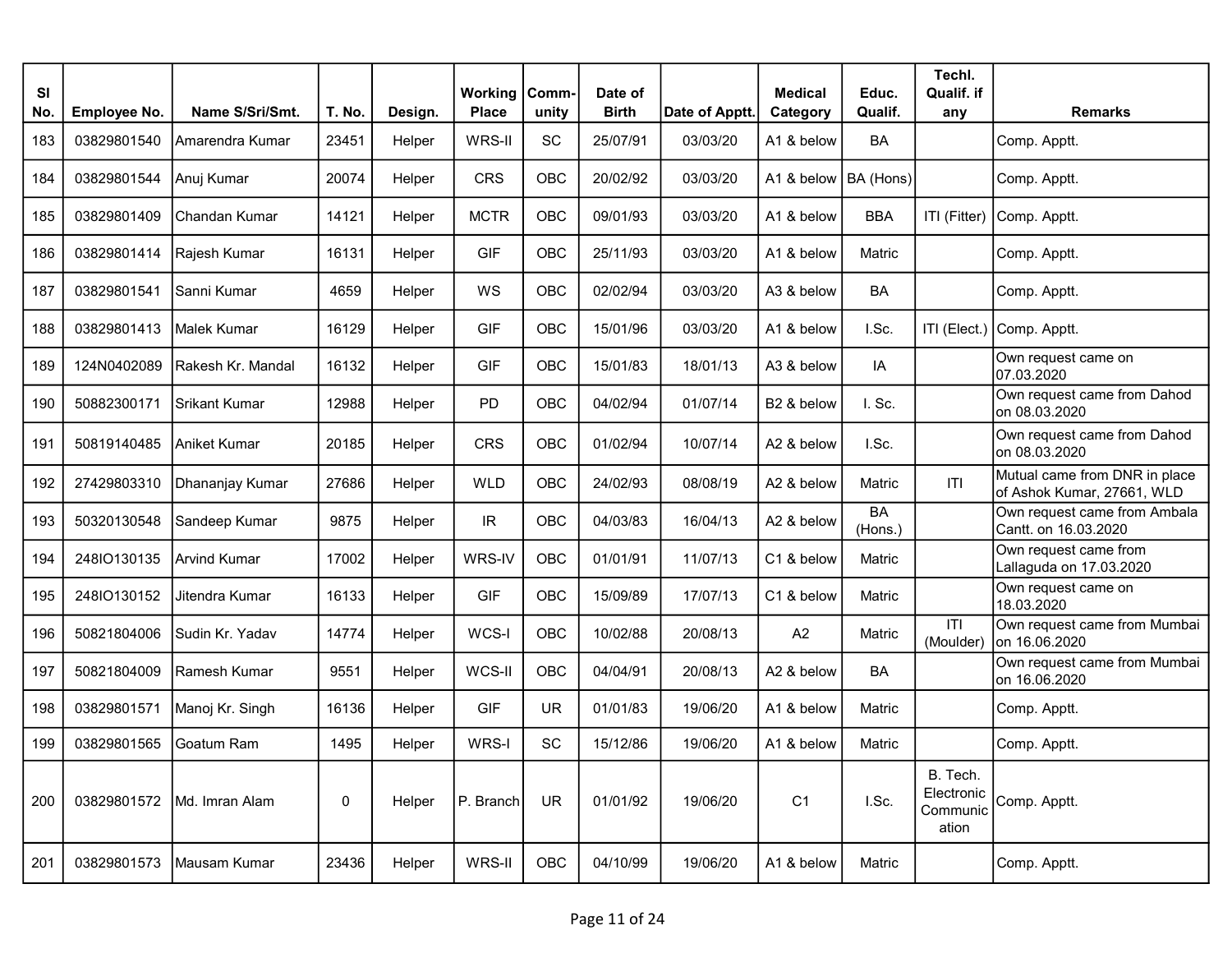| <b>SI</b><br>No. | <b>Employee No.</b> | Name S/Sri/Smt.         | T. No. | Design.          | Working<br><b>Place</b> | Comm-<br>unity | Date of<br><b>Birth</b> | Date of Apptt. | <b>Medical</b><br>Category  | Educ.<br>Qualif. | Techl.<br>Qualif. if<br>any | <b>Remarks</b>                                                                                    |
|------------------|---------------------|-------------------------|--------|------------------|-------------------------|----------------|-------------------------|----------------|-----------------------------|------------------|-----------------------------|---------------------------------------------------------------------------------------------------|
| 202              | 50821121549         | Manoj Kumar             | 9552   | Helper           | WCS-II                  | OBC            | 15/03/88                | 10/12/15       | Fit in OH                   | $10+2$           |                             | Physically Handicapped (OH/OL).<br>Own request came from EMU<br>Workshop, Mumbai on<br>01.07.2020 |
| 203              | 53302200535         | Priyatam Kumar          | 1499   | Helper           | WRS-I                   | OBC            | 20/08/91                | 21/08/13       | A2 & below                  | I.Sc.            | ITI (Elect.                 | Own request came from Jodhpur<br>on 05.07.2020                                                    |
| 204              | 50205575576         | Sanjay Kumar            | 3061   | Lab<br>Attendant | <b>CMT</b>              | OBC            | 30/12/77                | 11/06/12       | A2                          | B.Sc.            |                             | Own request came from Sealdah<br>on 08.07.2020                                                    |
| 205              | 03829801574         | Sanjay Kumar            | 1488   | Helper           | WRS-I                   | OBC            | 10/06/81                | 14/07/20       | A3 with<br>Glass            | Matric           |                             | Comp. Apptt.                                                                                      |
| 206              | 03829801587         | Sunil Kumar             | 23038  | Helper           | WRS-II                  | OBC            | 02/02/88                | 14/07/20       | A2                          | IA               |                             | Comp. Apptt.                                                                                      |
| 207              | 03829801579         | Asha Kumari             | 20139  | Helper           | <b>CRS</b>              | <b>ST</b>      | 01/05/89                | 14/07/20       | A3 with<br>Glass            | VIII             |                             | Comp. Apptt.                                                                                      |
| 208              | 03829801577         | Vivek Kr. Sonu          | 8305   | Helper           | TPT(RI.)                | OBC            | 05/09/93                | 14/07/20       | A <sub>1</sub>              | B. Com.          |                             | Comp. Apptt.                                                                                      |
| 209              | 03829801575         | Swati Kumari<br>Hembram | 16137  | Helper           | <b>GIF</b>              | <b>ST</b>      | 20/08/95                | 14/07/20       | A2                          | B.Sc.            |                             | Comp. Apptt.                                                                                      |
| 210              | 50200403106         | Niraj Kr. Bharti        | 16138  | Helper           | <b>GIF</b>              | OBC            | 03/02/85                | 07/06/12       | A <sub>1</sub>              | IA               |                             | Own request came from HWH on<br>21.07.2020                                                        |
| 211              | 50800700249         | Chandan Kr. Sharma      | 20083  | Helper           | <b>CRS</b>              | OBC            | 03/12/83                | 30/04/07       | C1 & below                  | B. Sc.           |                             | Own request came from Dahod<br>on 30.07.2020                                                      |
| 212              | 28016006826         | Ranveer Kumar           | 27348  | Helper           | <b>WLD</b>              | OBC            | 02/03/95                | 19/01/16       | <b>B1</b>                   | <b>BA</b>        |                             | Mutual came from Harnout in<br>place of Sunil Kumar, 27277,<br><b>WLD</b>                         |
| 213              | 127N0100520         | Shambhu Kr. Mandal      | 27664  | Helper           | <b>WLD</b>              | OBC            | 20/09/85                | 21/11/12       | A3 and<br>below             | Matric           |                             | Own request came from<br>Dibrugarh on 17.08.2020                                                  |
| 214              | 127N0100527         | Rakesh Kumar            | 27663  | Helper           | <b>WLD</b>              | OBC            | 08/07/89                | 24/11/12       | A <sub>3</sub> and<br>below | Matric           |                             | Own request came from<br>Dibrugarh on 17.08.2020                                                  |
| 215              | 127N0100539         | Gurudeo Kumar           | 27276  | Helper           | <b>WLD</b>              | OBC            | 10/11/87                | 20/12/12       | A3 and<br>below             | Matric           |                             | Own request came from<br>Dibrugarh on 17.08.2020                                                  |
| 216              | 127N0100620         | Pankaj Kumar            | 16139  | Helper           | <b>GIF</b>              | OBC            | 25/12/88                | 03/04/13       | A <sub>3</sub> and<br>below | I.A.             |                             | Own request came from<br>Dibrugarh on 17.08.2020                                                  |
| 217              | 127N0100536         | Sudhir Kumar            | 16142  | Helper           | <b>GIF</b>              | OBC            | 10/01/90                | 17/12/12       | A <sub>3</sub> and<br>below | IA               |                             | Own request came from<br>Dibrugarh on 20.08.2020                                                  |
| 218              | 127N0100543         | Pramod Kumar            | 19655  | Helper           | <b>WLD</b>              | OBC            | 15/02/83                | 02/01/13       | A3 and<br>below             | Matric           |                             | Own request came from<br>Dibrugarh on 20.08.2020                                                  |
| 219              | 127N0100574         | Satish Kumar            | 16141  | Helper           | <b>GIF</b>              | OBC            | 04/02/87                | 18/01/13       | A3 and<br>below             | I.Sc.            | ITI (Fitter)                | Own request came from<br>Dibrugarh on 20.08.2020                                                  |
| 220              | 127N0100599         | Ajay Kumar              | 20144  | Helper           | CRS                     | OBC            | 20/02/76                | 27/02/13       | A3 and<br>below             | Matric           |                             | Own request came from<br>Dibrugarh on 20.08.2020                                                  |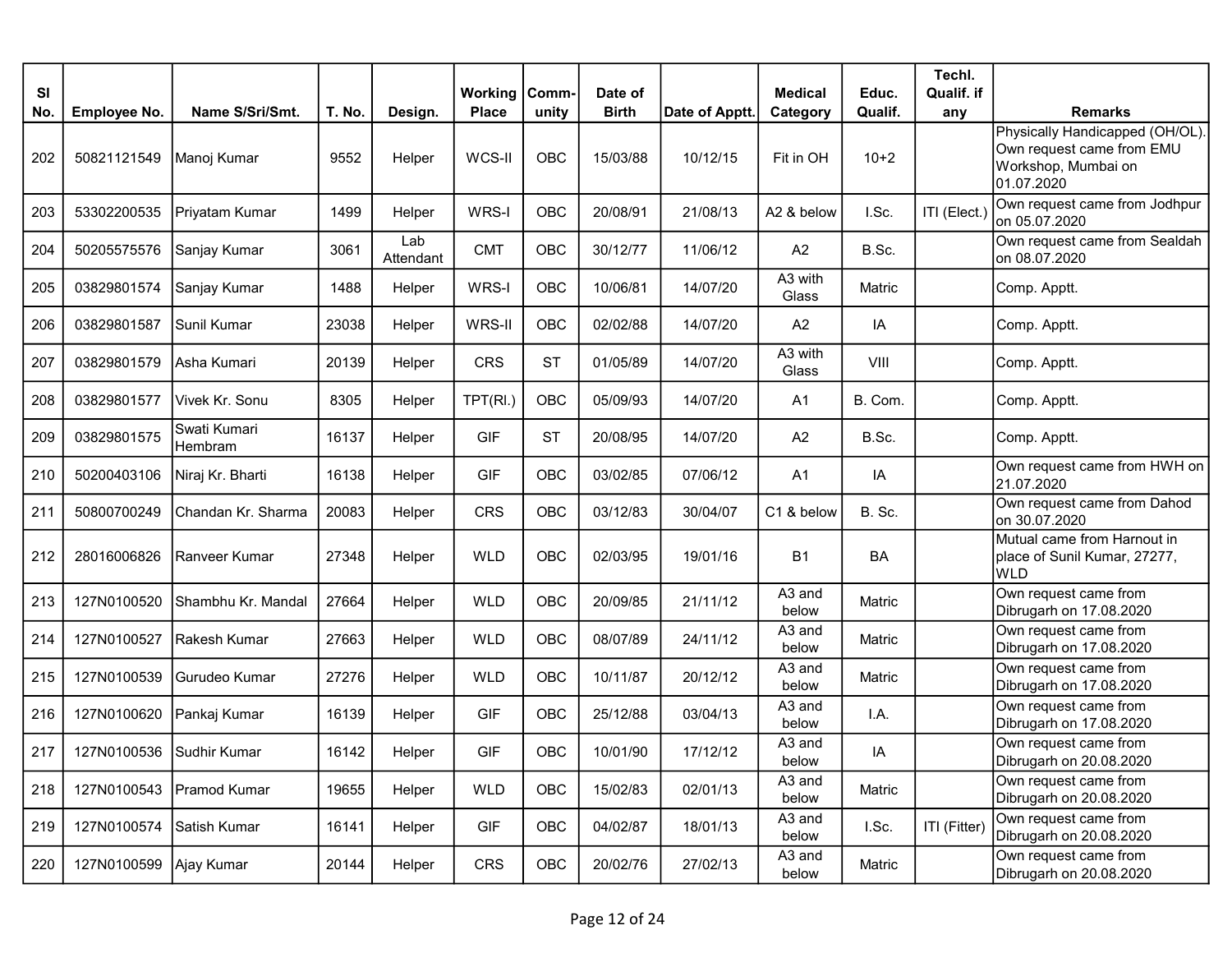| SI<br>No. | <b>Employee No.</b> | Name S/Sri/Smt.              | T. No. | Design.               | <b>Working   Comm-</b><br><b>Place</b> | unity      | Date of<br><b>Birth</b> | Date of Apptt. | <b>Medical</b><br>Category | Educ.<br>Qualif. | Techl.<br>Qualif. if<br>any | Remarks                                                                                    |
|-----------|---------------------|------------------------------|--------|-----------------------|----------------------------------------|------------|-------------------------|----------------|----------------------------|------------------|-----------------------------|--------------------------------------------------------------------------------------------|
| 221       | 127N0100613         | Satish Kumar                 | 19649  | Helper                | <b>WLD</b>                             | <b>OBC</b> | 05/01/83                | 14/03/13       | A3 and<br>below            | I. Com.          |                             | Own request came from<br>Dibrugarh on 20.08.2020                                           |
| 222       | 50208863374         | Subodh Kumar                 | 23163  | Helper                | WRS-II                                 | OBC        | 20/08/92                | 08/04/16       | A2 & below                 | IA               |                             | TADK. Helper as on 24.08.2020                                                              |
| 223       | 03829800207         | Uday Kumar                   | 8169   | Helper                | <b>BSS</b>                             | OBC        | 10/02/93                | 29/12/16       | A1 & below                 | Matric           |                             | TADK. Helper on 24.08.2020                                                                 |
| 224       | 03829800309         | Shahnawaz Hussain            | 20052  | Helper                | <b>CRS</b>                             | <b>UR</b>  | 12/12/92                | 01/03/17       | A1 & below                 | IA               |                             | TADK. Helper as on 24.08.2020                                                              |
| 225       | 27429803292         | Avinash Kumar                | 1830   | Helper                | WRS-I                                  | OBC        | 10/02/93                | 08/08/19       | A2 & below                 | B.A.<br>(Hons.)  |                             | Mutual came from DNR in Place<br>of Munna Kr. Singh, 1821, WRS-I                           |
| 226       | 03829801632         | Deepak Kumar                 | 12104  | Helper                | <b>BST</b>                             | OBC        | 15/06/78                | 25/08/20       | <b>B1</b>                  | I.Sc.            |                             | Comp. Apptt.                                                                               |
| 227       | 03829801654         | Rishav Kumar                 | 16140  | Helper                | <b>GIF</b>                             | <b>OBC</b> | 07/03/99                | 25/08/20       | A <sub>1</sub>             | I.Com.           |                             | Comp. Apptt.                                                                               |
| 228       | 127N0100612         | Pankaj Lal Singh             | 20113  | Helper                | <b>CRS</b>                             | OBC        | 01/03/77                | 14/03/13       | A3 & below                 | I. Sc.           |                             | Own request came from<br>Dibrugarh on 26.08.2020                                           |
| 229       | 50813778079         | Avanish Kumar                | 0      | Helper                | P. Branch                              | OBC        | 01/03/81                | 08/07/05       | <b>B1</b>                  | 12th             |                             | Own request came from Parel/<br>Mumbai on 12.09.2020                                       |
| 230       | 50813803931         | Pradip Kr. Jha               | 0      | Helper                | P. Branch                              | <b>UR</b>  | 23/01/80                | 19/05/07       | A2 & below                 | B.A.             |                             | Own request came from Parel/<br>Mumbai on 12.09.2020                                       |
| 231       | 21829804248         | Sajan Kumar                  | 14583  | Helper                | WCS-I                                  | OBC        | 15/02/92                | 28/07/16       | PH/OL                      | 12th             |                             | Own request came from Parel/<br>Mumbai on 14.09.2020                                       |
| 232       | 50813799708         | Lalendra Yadav               | 0      | Helper                | P. Branch                              | OBC        | 15/09/86                | 23/05/07       | A2 & below                 | I.A.             |                             | Own request came from Parel/<br>Mumbai on 15.09.2020                                       |
| 233       | 06129804688         | Roshan Kumar                 | 20310  | Helper                | <b>CRS</b>                             | <b>OBC</b> | 18/10/93                | 23/01/17       | B <sub>1</sub> One         | I.Sc.            |                             | TADK. Helper as on 14.09.2020.<br>ITI (Elect.) Own request came from NDLS<br>on 24.09.2020 |
| 234       | 50813804030         | Shambhu Kumar                | 0      | Helper                | P. Branch                              | OBC        | 02/03/81                | 27/04/07       | A2 & below                 | I.Sc.            |                             | Own request came from Parel/<br>Mumbai on 28.09.2020                                       |
| 235       | 15729800388         | <b>Bharat</b> jee            | 2804   | Helper                | <b>MTS</b>                             | <b>UR</b>  | 21/03/94                | 08/07/16       | A2 & below                 | B.A.             |                             | Own request came from Prembur<br>on 30.09.2020                                             |
| 236       | 03829801721         | Rajib Sharma                 | 0      | Helper                | P. Branch                              | OBC        | 01/01/89                | 07/10/20       | A3 with<br>Glass           | I.Sc.            |                             | Comp. Apptt.                                                                               |
| 237       | 50882300142         | Rajesh Priyadarshi           | 9646   | WCS-II                | Medical                                | OBC        | 01/03/91                | 05/07/14       | PH/OL                      | Matric           |                             | Own request came from Dahod<br>on 23.10.2020                                               |
| 238       |                     | 533P6264065 Amarjeet Kumar   | 0      | Hospital<br>Attendant | Medical                                | OBC        | 01/01/90                | 16/08/08       | C1 & below                 | Matric           |                             | Own request came from Bikaner<br>on 09.11.2020                                             |
| 239       |                     | 424N1251542 Rajesh Kr. Rajak | 0      | Hospital<br>Attendant | Medical                                | SC         | 12/04/87                | 27/09/12       | B2 & below                 | Matric           |                             | Own request came from Hubli on<br>09.11.2020                                               |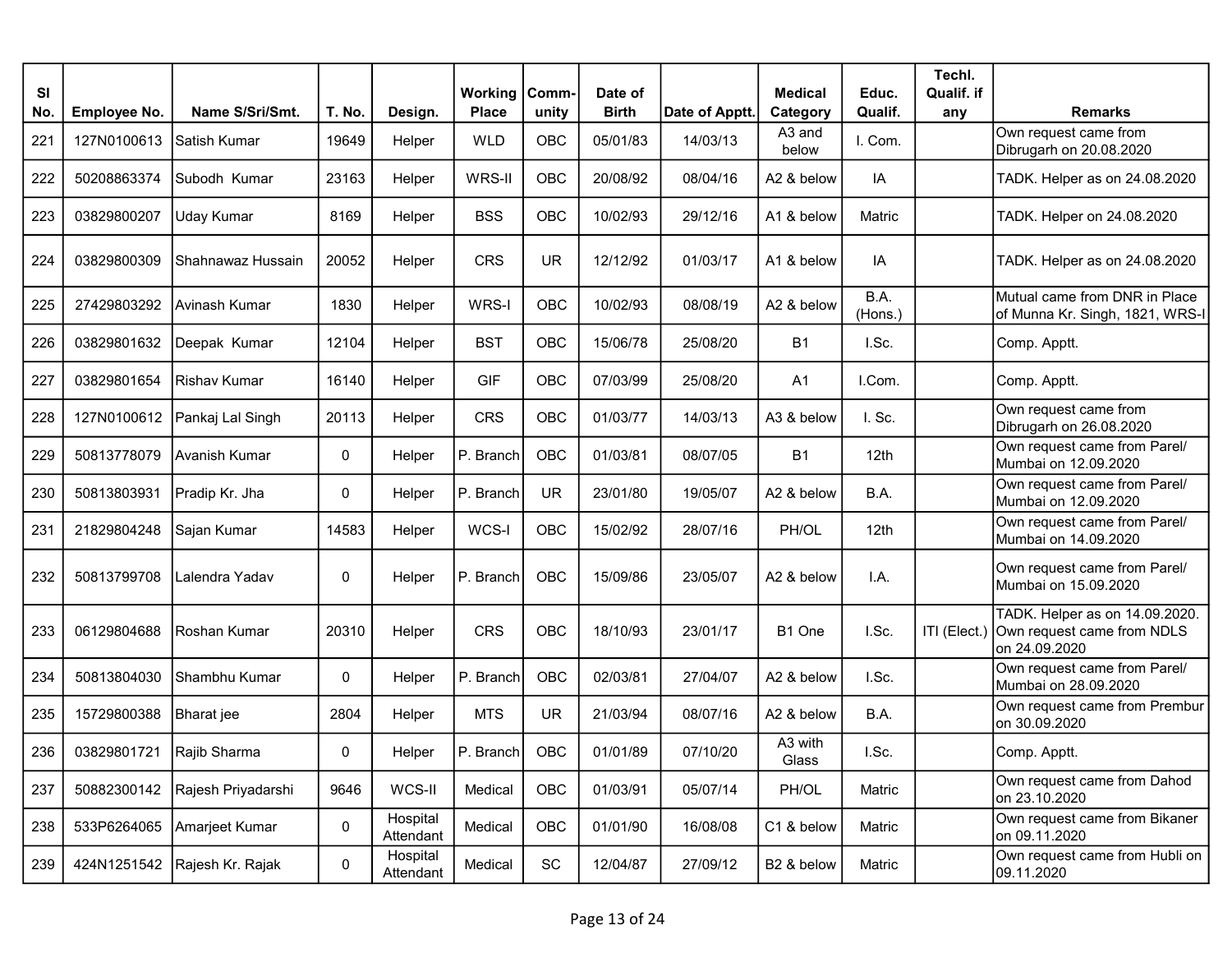| SI  |                     |                         |             |         | <b>Working</b>    | Comm-      | Date of      |                | <b>Medical</b>           | Educ.            | Techl.<br>Qualif. if  |                                                    |
|-----|---------------------|-------------------------|-------------|---------|-------------------|------------|--------------|----------------|--------------------------|------------------|-----------------------|----------------------------------------------------|
| No. | <b>Employee No.</b> | Name S/Sri/Smt.         | T. No.      | Design. | <b>Place</b>      | unity      | <b>Birth</b> | Date of Apptt. | Category                 | Qualif.          | any                   | <b>Remarks</b>                                     |
| 240 | 53164121120         | Jaykant Singh           | 16049       | Helper  | <b>GIF</b>        | OBC        | 25/07/76     | 05/12/12       | B1 & below               | Matric           |                       | Own request came from Khurda<br>Road on 13.11.2020 |
| 241 | 245II130919         | Dilip Kumar             | 16061       | Helper  | <b>GIF</b>        | OBC        | 02/05/84     | 15/06/13       | B1 & below               | BA               | T                     | Own request came from Khurda<br>Road on 13.11.2020 |
| 242 | 25090551813         | Ranjan Kumar            | 20095       | Helper  | CRS               | OBC        | 01/06/83     | 12/10/13       | C1 (PH/OL)               | I.Sc.            |                       | Own request came from Tirupati<br>on 27.11.2020    |
| 243 | 121NP001882         | <b>Anand Kumar</b>      | 27297       | Helper  | <b>WLD</b>        | OBC        | 01/02/92     | 11/06/15       | B2 & below               | 10 <sub>th</sub> |                       | Own request came from IOW on<br>04.12.2020         |
| 244 | 15840072230         | Nilendu Kumar           | 19690       | Helper  | <b>WLD</b>        | <b>UR</b>  | 31/12/86     | 26/11/15       | A1 & below               | I.Sc.            |                       | Own request came on 07.12.20                       |
| 245 | 15840072217         | Abhay Kumar             | 19699       | Helper  | <b>WLD</b>        | OBC        | 30/05/95     | 30/11/15       | A3 & below               | I.Sc.            |                       | Own request came on 07.12.20                       |
| 246 | 03829802087         | Bijay Kumar             | 16145       | Helper  | <b>GIF</b>        | OBC        | 01/08/83     | 10/12/20       | A <sub>2</sub>           | BA               |                       | Comp. Apptt.                                       |
| 247 | 03829802082         | Heena Kumari            | 20096       | Helper  | <b>CRS</b>        | SC         | 01/01/90     | 10/12/20       | A2                       | <b>BA</b>        |                       | Comp. Apptt.                                       |
| 248 | 03829802088         | Manish Kr. Singh        | 16146       | Helper  | <b>GIF</b>        | <b>UR</b>  | 01/06/90     | 10/12/20       | A <sub>1</sub>           | I.Sc.            |                       | Comp. Apptt.                                       |
| 249 | 03829802081         | Sudhanshu Kumar         | $\mathbf 0$ | Helper  | Central<br>Record | <b>OBC</b> | 10/05/92     | 10/12/20       | A3 with<br>Glass         | <b>BA</b>        |                       | Comp. Apptt.                                       |
| 250 | 03829802089         | Azhar Uddin             | 16147       | Helper  | <b>GIF</b>        | <b>UR</b>  | 01/05/94     | 10/12/20       | A <sub>1</sub>           | I.Sc.            |                       | Comp. Apptt.                                       |
| 251 | 03829802083         | Nisha Mishra            | 20098       | Helper  | <b>CRS</b>        | <b>UR</b>  | 20/07/98     | 10/12/20       | A1                       | B.Sc.            |                       | Comp. Apptt.                                       |
| 252 | 03829802080         | Vikash Kumar            | $\mathbf 0$ | Helper  | Central<br>Record | <b>OBC</b> | 01/02/99     | 10/12/20       | A1                       | I.Sc.            |                       | Comp. Apptt.                                       |
| 253 | 25090576354         | Bhupendra Nath<br>Gupta | 17012       | Helper  | WRS-IV            | OBC        | 02/02/91     | 06/09/11       | A2 & below               | Matric           | ITI (Fitter)          | Own request came on 14.12.20                       |
| 254 | 25090540542         | Sameer Ranjan           | 20130       | Helper  | CRS               | <b>OBC</b> | 01/02/90     | 13/09/11       | B1 & below               | Matric           |                       | Own request came on 14.12.20                       |
| 255 | 25090511712         | Dharmendra Kumar        | $\mathbf 0$ | Helper  | P. Branch         | SC         | 10/09/86     | 13/04/13       | B1 & below               | B.A.             |                       | ITI (Elect.) Own request came on 14.12.20          |
| 256 | 25090576974         | Parmanand<br>Choudhary  | 0           | Helper  | P. Branch         | SC         | 20/06/83     | 02/07/13       | A3 & below<br>with Glass | Matric           | Act. Appr./<br>Fitter | Own request came on 14.12.20                       |
| 257 | 25090576883         | Pradip Kumar            | 1454        | Helper  | WRS-I             | <b>OBC</b> | 20/10/84     | 02/07/13       | A2 & below               | I.A.             | Act. Appr./<br>Fitter | Own request came on 14.12.20                       |
| 258 | 25090551722         | Barun Chandra Gupta     | 23250       | Helper  | WRS-II            | OBC        | 12/01/86     | 02/07/13       | A2 & below               | I.A.             | Act. Appr./<br>Fitter | Own request came on 14.12.20                       |
| 259 | 25090576901         | Anish Kumar             | 20132       | Helper  | CRS               | OBC        | 15/12/86     | 02/07/13       | A2 & below               | Matric           | Act. Appr./<br>Fitter | Own request came on 14.12.20                       |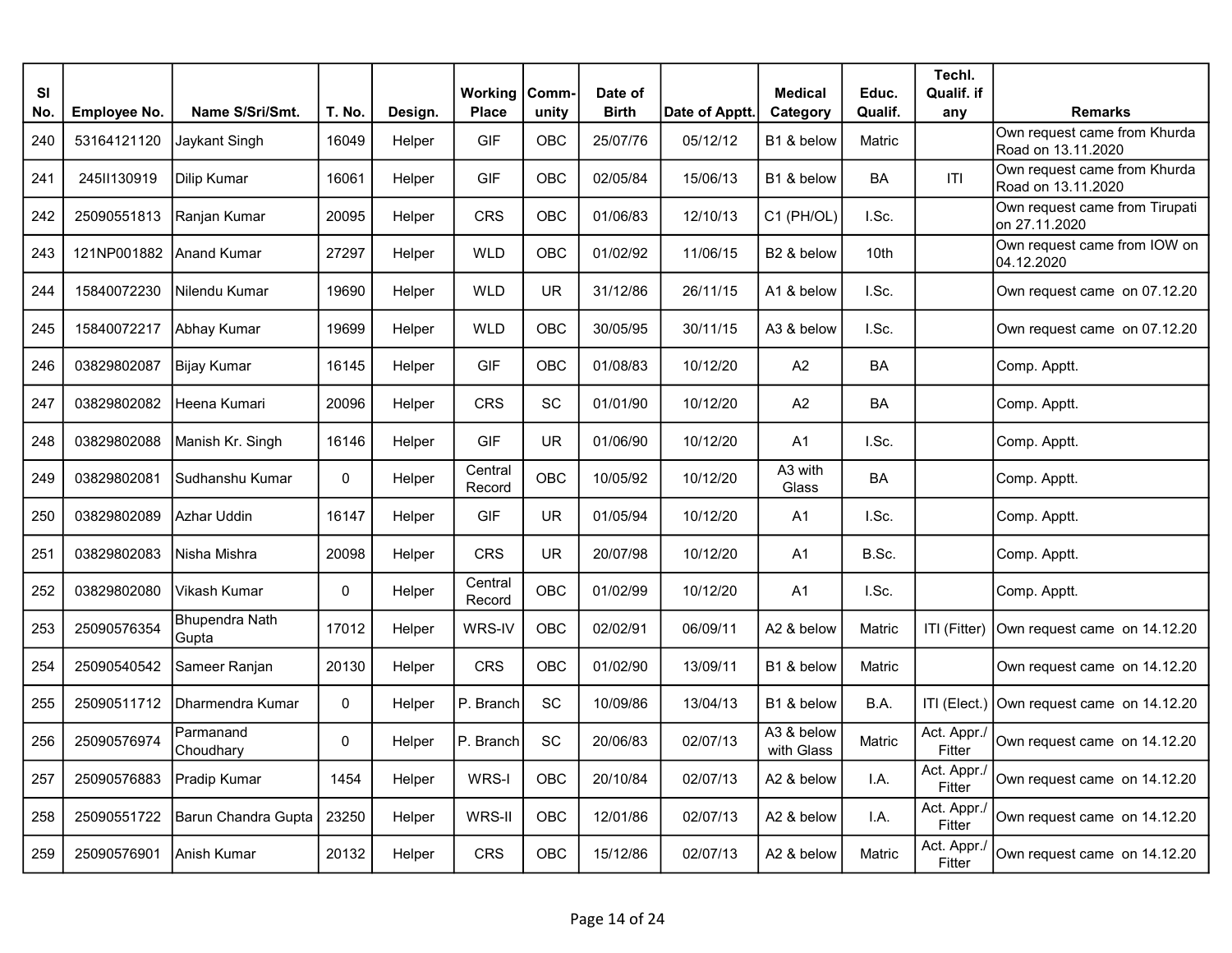| <b>SI</b> |              |                          |        |         | Working      | Comm-      | Date of      |                | <b>Medical</b>   | Educ.         | Techl.<br>Qualif. if  |                                   |
|-----------|--------------|--------------------------|--------|---------|--------------|------------|--------------|----------------|------------------|---------------|-----------------------|-----------------------------------|
| No.       | Employee No. | Name S/Sri/Smt.          | T. No. | Design. | <b>Place</b> | unity      | <b>Birth</b> | Date of Apptt. | Category         | Qualif.       | any                   | <b>Remarks</b>                    |
| 260       | 25090576998  | Sujeet Kumar             | 0      | Helper  | P. Branch    | OBC        | 01/03/89     | 02/07/13       | A2 & below       | I.A.          | Act. Appr./<br>Fitter | Own request came on 14.12.20      |
| 261       | 25090520981  | Rohan Kumar              | 0      | Helper  | P. Branch    | OBC        | 23/06/89     | 02/07/13       | A2 & below       | Matric        | Act. Appr./<br>Macht. | Own request came on 14.12.20      |
| 262       | 25090577024  | Sachchidanand<br>Kumar   | 0      | Helper  | P. Branch    | OBC        | 05/09/89     | 02/07/13       | A2 & below       | Matric        | ITI (Fitter)          | Own request came on 14.12.20      |
| 263       | 25090520993  | <b>Amarnath Kumar</b>    | 27352  | Helper  | <b>WLD</b>   | OBC        | 01/12/89     | 02/07/13       | A2 & below       | I.A.          | Act. Appr.<br>Macht.  | Own request came on 14.12.20      |
| 264       | 25090577036  | Kamal Kumar              | 0      | Helper  | P. Branch    | OBC        | 08/07/90     | 02/07/13       | A2 & below       | Matric        | Act. Appr./<br>Fitter | Own request came on 14.12.20      |
| 265       | 25090562446  | <b>Pritam Kumar</b>      | 20124  | Helper  | <b>CRS</b>   | <b>OBC</b> | 24/08/92     | 02/07/13       | A2 & below       | Matric        | ITI (Fitter)          | Own request came on 14.12.20      |
| 266       | 03829800502  | Uttam Kr. Pal            | 27042  | Helper  | <b>WLD</b>   | <b>OBC</b> | 15/12/90     | 25/09/17       | A1 & below       | Matric        |                       | TADK. Helper as on 29.12.2020     |
| 267       | 03829800517  | Nandan Kr. Tanti         | 14685  | Helper  | WCS-I        | <b>OBC</b> | 20/12/95     | 13/10/17       | A1 & below       | I.Sc.         |                       | TADK. Helper as on 29.12.2020     |
| 268       | 42429803774  | Aniket Kumar             | 0      | Helper  | P. Branch    | <b>OBC</b> | 18/06/97     | 28/08/19       | A1 & below       | B.A.          |                       | Own request came on<br>04.01.2021 |
| 269       | 127N0100529  | Abhishek Kumar           | 20103  | Helper  | CRS          | OBC        | 02/01/90     | 30/11/12       | A3 & below       | <b>Matric</b> |                       | Own request came on<br>05.01.2021 |
| 270       | 53163120607  | Amardeep Choudhary       | 0      | Helper  | P. Branch    | <b>OBC</b> | 19/07/84     | 01/11/12       | B1 & below       | I.Sc.         |                       | Own request came on<br>07.01.2021 |
| 271       | 00229802701  | Ranjan                   | 9605   | Helper  | WCS-II       | <b>OBC</b> | 12/12/92     | 27/08/16       | A3 & below       | Matric        | ITI<br>(Welder)       | Own request came on<br>07.01.2021 |
| 272       | 50882300043  | Rajesh Kumar             | 0      | Helper  | Medical      | <b>OBC</b> | 19/01/79     | 31/05/13       | A2 & below       | B.A.          |                       | Own request came on<br>08.01.2021 |
| 273       | 249IQ140012  | Rabindra Mohan<br>Sharma | 0      | Helper  | Medical      | <b>OBC</b> | 10/01/84     | 03/04/14       | C1 & below       | B.A.          |                       | Own request came of 12.01.2021    |
| 274       | 15720436821  | Raj Kumar                | 0      | Helper  | Medical      | <b>OBC</b> | 16/05/90     | 12/01/16       | PH(OH)/OL        | B.A.          |                       | Own request came on<br>12.01.2021 |
| 275       | 15720436808  | Rajesh Kumar             | 0      | Helper  | Medical      | <b>OBC</b> | 01/01/95     | 12/01/16       | PH(OH)/OL        | IA            | ITI<br>(Welder)       | Own request came on<br>12.01.2021 |
| 276       | 247IK130846  | Jitendra Kr. Ram         | 20322  | Helper  | <b>CRS</b>   | <b>SC</b>  | 10/02/86     | 28/06/13       | B1 & below       | I.Sc.         |                       | Own request came on<br>23.01.2021 |
| 277       | 247IK130843  | Hansdeo Kumar            | 20359  | Helper  | <b>CRS</b>   | <b>UR</b>  | 20/05/88     | 03/08/13       | B1 & below       | Matric        |                       | Own request came on<br>23.01.2021 |
| 278       | 03829802093  | Santosh Kr. Sharma       | 0      | Helper  | Medical      | OBC        | 02/01/77     | 06/02/21       | A3 with<br>Glass | I.Sc.         |                       | Comp. Apptt.                      |
| 279       | 03829802094  | Mahmood Khan             | 0      | Helper  | Medical      | <b>UR</b>  | 18/02/89     | 06/02/21       | A3 with<br>Glass | Matric        |                       | Comp. Apptt.                      |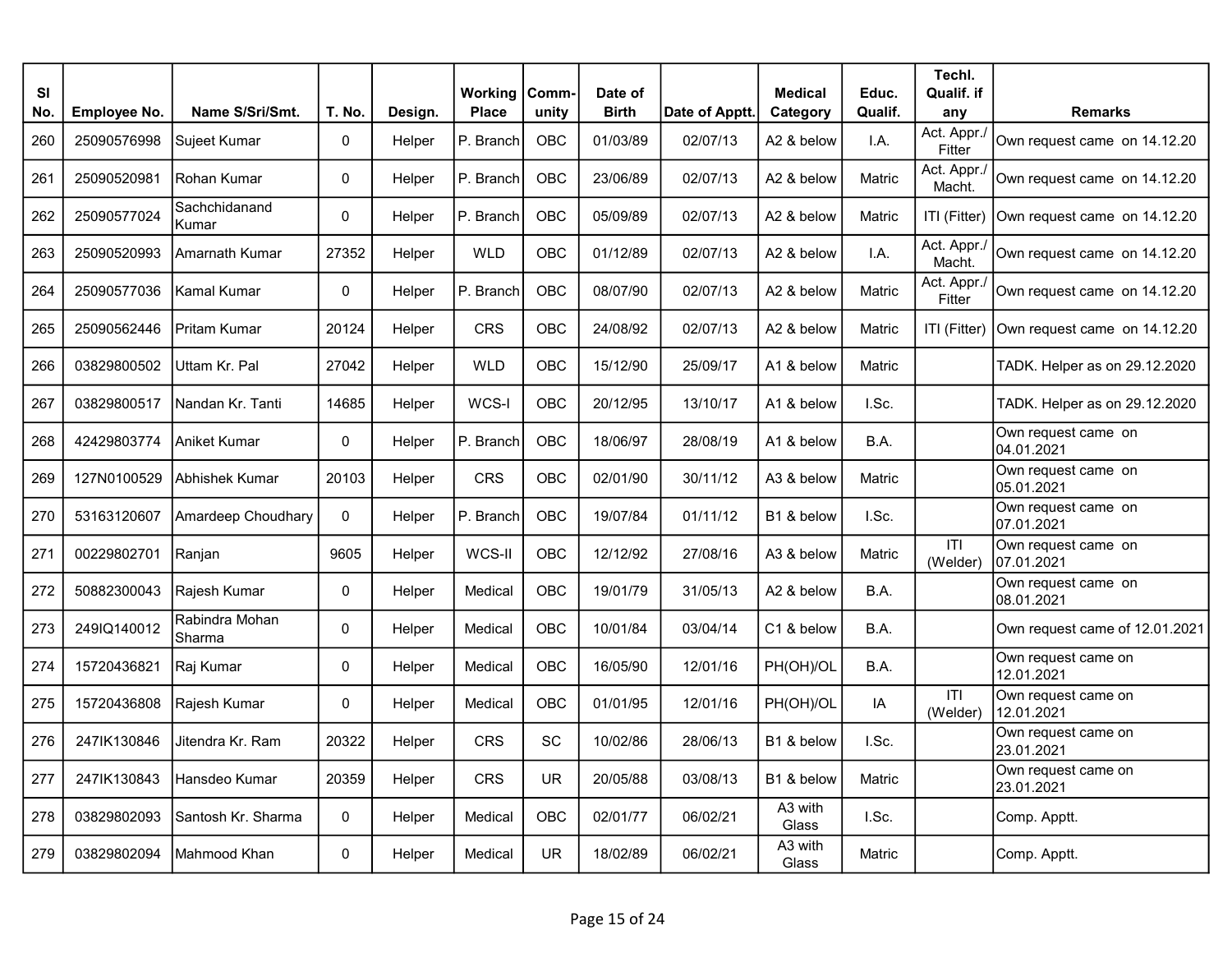| <b>SI</b> |              |                       |              |         | Working       | Comm-      | Date of      |                | <b>Medical</b>   | Educ.     | Techl.<br>Qualif. if |                                                  |
|-----------|--------------|-----------------------|--------------|---------|---------------|------------|--------------|----------------|------------------|-----------|----------------------|--------------------------------------------------|
| No.       | Employee No. | Name S/Sri/Smt.       | T. No.       | Design. | <b>Place</b>  | unity      | <b>Birth</b> | Date of Apptt. | Category         | Qualif.   | any                  | <b>Remarks</b>                                   |
| 280       | 03829802097  | Prem Kr. Singh        | 0            | Helper  | Medical       | OBC        | 01/03/95     | 06/02/21       | B1 with<br>Glass | Matric    |                      | Comp. Apptt.                                     |
| 281       | 03829802099  | Abhishek Raj          | $\pmb{0}$    | Helper  | Medical       | SC         | 25/02/96     | 06/02/21       | A <sub>3</sub>   | B.A.      |                      | Comp. Apptt.                                     |
| 282       | 03829802096  | Achin Kr. Chourasia   | $\mathbf{0}$ | Helper  | Medical       | <b>OBC</b> | 03/08/99     | 06/02/21       | A3 with<br>Glass | B.Sc.     |                      | Comp. Apptt.                                     |
| 283       | 21829804241  | Rajesh Kumar          | 0            | Helper  | Medical       | OBC        | 12/05/91     | 23/07/16       | PH-OH(OL)        | I.Sc.     |                      | Own request came from Mumbai<br>08.02.2021       |
| 284       | 15729800764  | Anant Kumar           | $\Omega$     | Helper  | Medical       | OBC        | 27/12/91     | 24/12/16       | PH-OH(OL)        | B.A.      |                      | Own request came from<br>Perambur on 12.02.2021  |
| 285       | 00129800777  | Manoranjan Kumar      | 0            | Peon    | Medical       | OBC        | 06/12/89     | 08/06/18       | PH-OH(OL)        | SSC       |                      | Own request came from Mumbai<br>on 16.02.2021    |
| 286       | 127N0100576  | <b>IRakesh Kumar</b>  | $\pmb{0}$    | Helper  | Medical       | <b>OBC</b> | 10/02/83     | 12/01/13       | A3 & below       | B.A.      |                      | Own request came from<br>Dibrugrah on 19.02.2021 |
| 287       | 127N0100780  | Chhavi Ranjan Kumar   | 0            | Helper  | Cr.<br>Record | <b>OBC</b> | 15/09/90     | 27/09/14       | A2 & below       | B.A       |                      | Own request came from<br>Dibrugrah on 19.02.2021 |
| 288       | 127N0100775  | <b>I</b> Dinesh Kumar | 0            | Helper  | <b>GBORH</b>  | <b>OBC</b> | 08/12/91     | 18/09/14       | A2 & below       | B.A       |                      | Own request came from<br>Dibrugrah on 19.02.2021 |
| 289       | 127N0100773  | Vikash Kumar          | 0            | Helper  | Medical       | OBC        | 10/08/93     | 18/09/14       | B1 & below       | I.A.      | T <br>(Welder)       | Own request came from<br>Dibrugrah on 19.02.2021 |
| 290       | 15720436717  | Pradip Kumar          | $\mathbf 0$  | Helper  | Medical       | <b>OBC</b> | 10/05/92     | 12/01/16       | PH-OH(OL)        | I.A.      | ITI (Elect.)         | Own request came from<br>Perambur on 19.02.2021  |
| 291       | 15720436810  | Amarieet Kumar        | 0            | Helper  | Medical       | <b>OBC</b> | 19/09/91     | 12/01/16       | PH-VH            | B.A       |                      | Own request came from<br>Perambur on 19.02.2021  |
| 292       | 00900827551  | Alok Kumar            | 0            | Helper  | Medical       | OBC        | 12/12/88     | 01/04/15       | <b>B2</b>        | <b>BA</b> |                      | Own request came from Byculla<br>on 20.02.2021   |
| 293       | 127N0100782  | Ankit Raj             | $\mathbf 0$  | Helper  | Medical       | <b>OBC</b> | 08/08/92     | 27/09/14       | A2 & below       |           |                      | Own request came from<br>Dibrugrah on 22.02.2021 |
| 294       | 127N0100791  | Nand Kishor           | 0            | Helper  | Medical       | <b>OBC</b> | 09/06/94     | 21/10/14       | A2 & below       |           |                      | Own request came from<br>Dibrugrah on 23.02.2021 |
| 295       | 03829802118  | <b>I</b> Binit Kumar  | 0            | Helper  | Medical       | <b>UR</b>  | 04/10/96     | 02/03/21       | A2               | I.Sc.     |                      | Comp. Apptt.                                     |
| 296       | 03829802119  | Sunny Kr. Sharma      | 0            | Helper  | Medical       | OBC        | 08/09/89     | 02/03/21       | A2               | Matric    |                      | Comp. Apptt.                                     |
| 297       | 03829802120  | IAlok Kr. Gautam      | 0            | Helper  | Medical       | UR.        | 15/02/94     | 02/03/21       | A3 with<br>glass | I.Sc.     |                      | Comp. Apptt.                                     |
| 298       | 50301188574  | Dev Shankar Singh     | 20008        | Helper  | <b>CRS</b>    | UR.        | 01/01/82     | 01/05/13       | A2 & below       | Matric    |                      | Own request came from<br>Jagadhari on 08.03.2021 |
| 299       | 248IO130119  | Rajesh Kr. Choudhary  | 0            | Helper  | Medical       | SC         | 05/01/91     | 11/07/13       | B1 & below       | I.A.      |                      | Own request came from<br>Lallaguda on 10.03.2021 |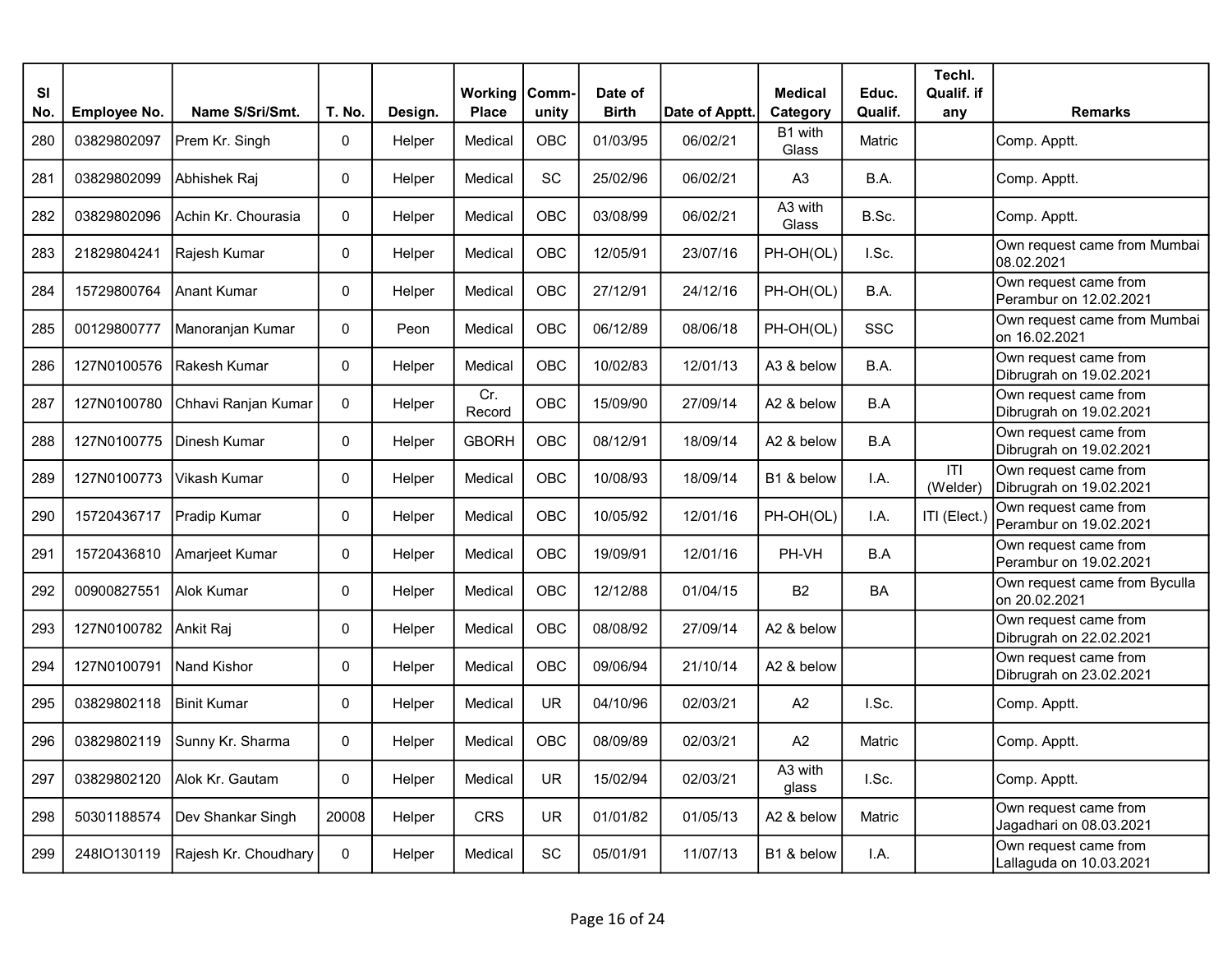| SI<br>No. |                        | Name S/Sri/Smt.     | T. No. | Design. | <b>Working   Comm-</b><br><b>Place</b> |                              | Date of<br><b>Birth</b> | Date of Apptt. | <b>Medical</b>   | Educ.<br>Qualif. | Techl.<br>Qualif. if | <b>Remarks</b>                                    |
|-----------|------------------------|---------------------|--------|---------|----------------------------------------|------------------------------|-------------------------|----------------|------------------|------------------|----------------------|---------------------------------------------------|
|           | Employee No.           |                     |        |         |                                        | unity                        |                         |                | Category         |                  | any                  | Own request came from                             |
| 300       | 148IO130071            | Ranjeet Kumar       | 0      | Helper  | Medical                                | <b>OBC</b>                   | 25/10/88                | 28/06/13       | B1 & below       | B.A.             |                      | Lallaguda on 12.03.2021                           |
| 301       | 50313030423            | Deepak Kumar        | 0      | Helper  | Medical                                | OBC                          | 05/01/85                | 17/04/13       | A3 & below       | I.Sc.            |                      | Own request came from Firojpur<br>lon 15.03.2021  |
| 302       | 03829800593            | Amresh Kumar        | 9631   | Helper  | WCS-II                                 | SC                           | 02/01/89                | 09/02/18       | A2 & below       | I.Com.           |                      | TADK. Helper as on 15.02.2021                     |
| 303       | 248IO130212            | Sunil Kumar         | 0      | Helper  | Medical                                | <b>OBC</b>                   | 25/10/86                | 22/07/13       | C1 with<br>glass | IA               |                      | Own request came from<br>Lallaguda on 22.03.2021  |
| 304       | 39313AC0471            | IAnand Kr. Sah      | 0      | Helper  | Medical                                | OBC                          | 12/12/85                | 08/06/13       | A3 & below       | IA               |                      | Own request came from Raipur<br>on 25.03.2021     |
| 305       | 503TEMH0013 Monu Kumar |                     | 10774  | Helper  | WRS-III                                | OBC                          | 26/08/92                | 15/12/11       | B1 & below       | Matric           |                      | Own request came from<br>Chandigarh on 27.03.2021 |
| 306       | 248IO130058            | Sanjay Kr. Paswan   | 0      | Helper  | Medical                                | SC                           | 02/05/86                | 21/06/13       | B1 (PH/OH)       | <b>BA</b>        |                      | Own request came from<br>Lallaguda on 05.04.2021  |
| 307       | 45505827085            | Jagat Kumar         | 0      | Helper  | Medical                                | OBC                          | 11/08/80                | 12/10/12       | B1 & below       | B.A.             |                      | Own request came from Bhopal<br>lon 08.04.2021    |
| 308       | 24329801381            | Pankaj Thakur       | 0      | Helper  | Medical                                | <b>UR</b>                    | 03/03/91                | 31/08/19       | PH/HH            | B.Com.           |                      | Own request came from<br>Hydrabad on 12.04.2021   |
| 309       | 01000919408            | Ashish Kumar        | 0      | Helper  | Medical                                | OBC                          | 05/08/91                | 15/02/16       | PH/OH            | <b>SSC</b>       |                      | Own request came from<br>Bhusawal on 12.04.2021   |
| 310       | 53302200489            | Jitendra Kumar      | 0      | Helper  | Medical                                | OBC                          | 10/10/92                | 25/06/13       | A2 & below       | I.A.             |                      | Own request came from Jodhpur<br>on 20.04.2021    |
| 311       | 245II130911            | Manish Kumar        | 0      | Helper  | Medical                                | <b>OBC</b>                   | 12/09/91                | 26/07/13       | B1 & below       | B.A.             |                      | Own request came from<br>DRM/WAT on 23.04.2021    |
| 312       | 03829802140            | Krishna Murmu       | 0      | Helper  | Medical                                | <b>ST</b>                    | 10/05/75                | 23/04/21       | B1 & below       | Matric           |                      | Comp. Apptt.                                      |
| 313       | 03829802136            | Kundan Kr. Sah      | 0      | Helper  | Medical                                | OBC                          | 15/01/86                | 23/04/21       | A3 & below       | Matric           |                      | Comp. Apptt.                                      |
| 314       | 03829802142            | Rajeev Ranjan Kumar | 0      | Helper  | Medical                                | <b>OBC</b>                   | 06/02/92                | 23/04/21       | A1 & below       | I.Sc.            |                      | Comp. Apptt.                                      |
| 315       | 03829802138            | Uttam Kumar         | 0      | Helper  | Medical                                | OBC                          | 30/12/92                | 23/04/21       | A1 & below       | I.A.             |                      | ITI (Elect.) Comp. Apptt.                         |
| 316       | 03829802135            | Kamesh Kumar        | 0      | Helper  | Medical                                | <b>OBC</b>                   | 21/02/93                | 23/04/21       | A3 & below       | I.Sc.            |                      | Comp. Apptt.                                      |
| 317       | 03829802139            | Raja Ram Sah        | 0      | Helper  | Medical                                | OBC                          | 01/07/93                | 23/04/21       | A1 & below       | I.A.             |                      | Comp. Apptt.                                      |
| 318       | 03829802143            | Ranjeet Kumar       | 0      | Helper  | Medical                                | $\operatorname{\textsf{SC}}$ | 01/01/94                | 23/04/21       | A2 & below       | Matric           |                      | Comp. Apptt.                                      |
| 319       | 03829802141            | Amit Kumar          | 0      | Helper  | Medical                                | $\operatorname{\textsf{SC}}$ | 16/01/96                | 23/04/21       | A1 & below       | B.A.             |                      | Comp. Apptt.                                      |
| 320       | 03829802137            | Saurav Kumar        | 0      | Helper  | Medical                                | OBC                          | 15/12/96                | 23/04/21       | B1 & below       | Matric           |                      | ITI (Fitter) Comp. Apptt.                         |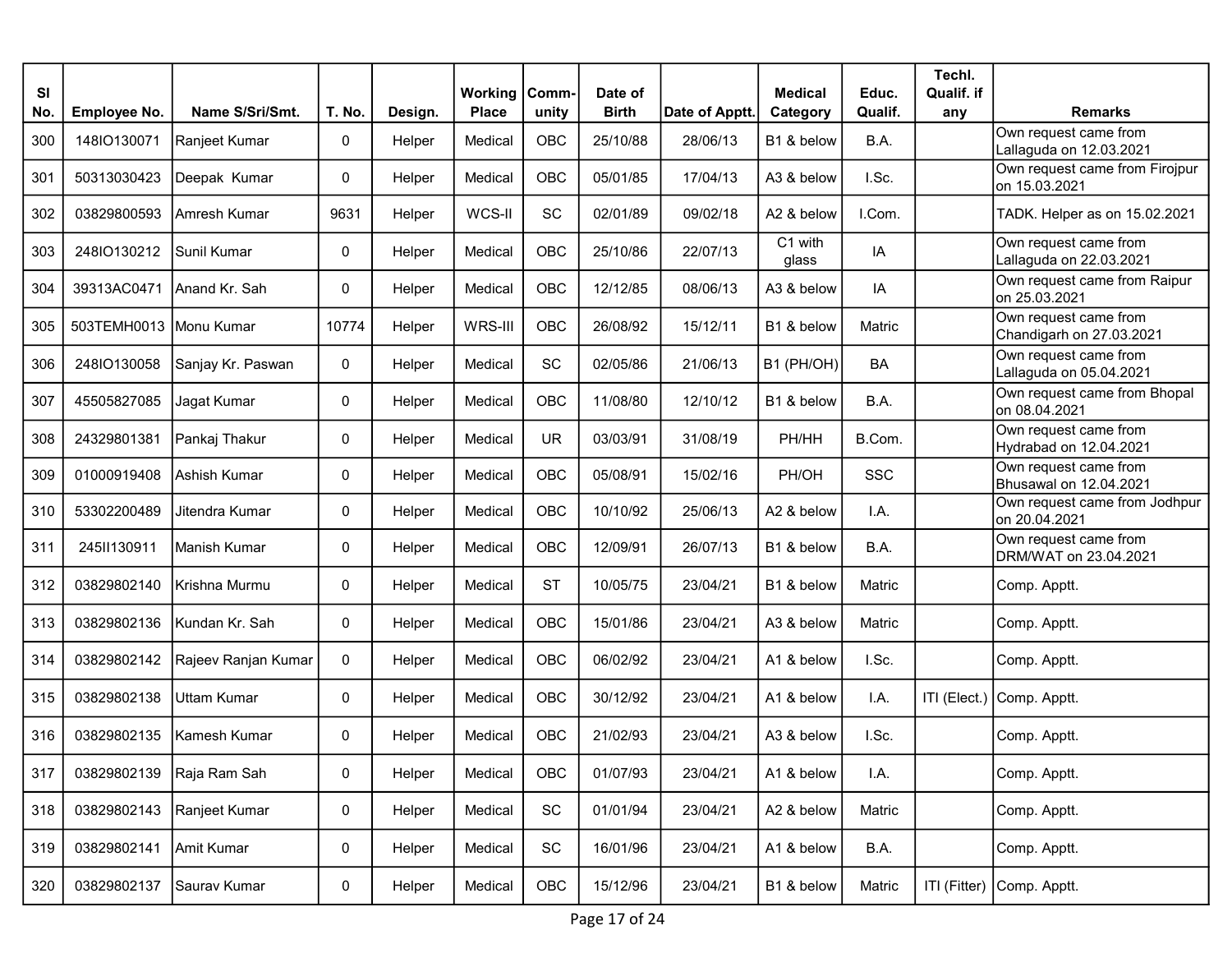| <b>SI</b> | Employee No. | Name S/Sri/Smt.    | T. No.       |         | Working             | Comm-      | Date of      | Date of Apptt. | <b>Medical</b>               | Educ.<br>Qualif. | Techl.<br>Qualif. if | <b>Remarks</b>                                                                      |
|-----------|--------------|--------------------|--------------|---------|---------------------|------------|--------------|----------------|------------------------------|------------------|----------------------|-------------------------------------------------------------------------------------|
| No.       |              |                    |              | Design. | <b>Place</b>        | unity      | <b>Birth</b> |                | Category                     |                  | any                  |                                                                                     |
| 321       | 03829802133  | Kiran Kumari       | 3089         | Helper  | <b>CMT</b>          | SC         | 04/11/87     | 28/04/21       | A2 & below                   | I.Sc.            |                      | Comp. Apptt.                                                                        |
| 322       | 53164130429  | Randheer Gupta     | $\mathbf{0}$ | Helper  | Medical             | OBC        | 12/12/91     | 09/07/13       | <b>PH. B1 &amp;</b><br>below | I.A.             |                      | Own request came from Waltair<br>on 10.05.2021                                      |
| 323       | 50829801687  | IDinesh Kr. Rawani | $\mathbf 0$  | Helper  | Medical             | <b>OBC</b> | 11/01/90     | 18/02/16       | C <sub>1</sub>               | B.Sc.            |                      | Own request came from Parel on<br>10.05.2021                                        |
| 324       | 127N0100551  | Pramod Kumar       | $\mathbf{0}$ | Helper  | PS to<br><b>CWM</b> | <b>OBC</b> | 08/02/86     | 08/01/13       | A3 & below                   | I.Sc.            |                      | Own request came from<br>Dibrugarh on 31.05.2021                                    |
| 325       | RCF545740    | Roushan Kumar      | $\mathbf 0$  | Peon    | Dy.<br>CME(W)       | <b>UR</b>  | 02/02/90     | 03/01/14       | A2 & below                   | B.A.             |                      | Own request came from<br>Kapurthala on 31.05.2021                                   |
| 326       | 127N0100587  | Sashi Kant Kumar   | $\mathbf 0$  | Helper  | <b>ORH</b>          | SC         | 05/01/88     | 18/01/13       | A3 & below                   | I.A.             |                      | Own request came from<br>Dibrugarh on 01.06.2021                                    |
| 327       | 03829802150  | Manoj Kr. Kisku    | 0            | Helper  | ORH                 | <b>ST</b>  | 10/11/87     | 14/06/21       | A3 & below                   | I.A.             | ITI (Fitter)         | Comp. Apptt.                                                                        |
| 328       | 03829802154  | Vikash Kr. Raut    | 0            | Helper  | Central<br>Record   | SC         | 15/06/92     | 14/06/21       | A1 & below                   | I.A.             |                      | Comp. Apptt.                                                                        |
| 329       | 03829802151  | IMamta Kumari      | $\mathbf 0$  | Helper  | Medical             | <b>OBC</b> | 05/01/93     | 14/06/21       | A2 & below                   | Matric           |                      | Comp. Apptt.                                                                        |
| 330       | 03829802152  | Vishnu Kumar       | $\mathbf 0$  | Helper  | <b>ORH</b>          | OBC        | 03/11/96     | 14/06/21       | A1 & below                   | Matric           |                      | Comp. Apptt.                                                                        |
| 331       | 03829802153  | Ram Bahadur Kumar  | $\mathbf 0$  | Helper  | Central<br>Record   | <b>SC</b>  | 20/06/97     | 14/06/21       | A1 & below                   | Matric           |                      | Comp. Apptt.                                                                        |
| 332       | 03829802149  | Vishal Raj         | $\mathbf 0$  | Helper  | Central<br>Record   | <b>OBC</b> | 20/11/01     | 14/06/21       | A3 & below                   | Matric           |                      | Comp. Apptt.                                                                        |
| 333       | 39213AB2544  | Binay Kumar        | $\mathbf 0$  | Helper  | Medical             | OBC        | 01/02/89     | 08/09/13       | A2 & below                   | Matric           | ITI (Fitter)         | Own request came from Bilaspur<br>on 14.06.2021                                     |
| 334       | 53163120605  | Vijendra Kumar     | 0            | Helper  | <b>ORH</b>          | OBC        | 01/03/80     | 16/11/12       | B1 & below                   | Matric           |                      | Own request came from<br>Sambalpur on 19.06.2021                                    |
| 335       | 03829802161  | Vijay Poddar       | $\mathsf 0$  | Helper  | <b>ORH</b>          | <b>UR</b>  | 20/10/97     | 28/06/21       | A2 & below                   | B.Sc.            |                      | Scouts & Guide Quota                                                                |
| 336       | 50813868983  | Priva Y Prasad     | $\mathbf 0$  | Helper  | Medical             | OBC        | 07/02/92     | 24/12/13       | B <sub>1</sub> & below       | Matric           | ITI (Elect.)         | Own request came from Mumbai<br>Central on 26.06.2021                               |
| 337       | 51101429405  | Preeti Kumari      | $\mathbf 0$  | Peon    | Medical             | OBC        | 28/01/92     | 01/09/11       | C <sub>2</sub>               | Matric           |                      | TADK. Peon as on 16.11.2016.<br>Own request came from<br>Chittaranjan on 05.07.2021 |
| 338       | 242IE131242  | IBambam Kumar      | $\mathbf 0$  | Helper  | ORH                 | OBC        | 01/01/87     | 13/07/13       | B1 & below                   | <b>Matric</b>    |                      | Own request came from<br>Secunderabad on 06.07.2021                                 |
| 339       | 15720436742  | Dharmendra Kumar   | $\mathbf{0}$ | Helper  | <b>ORH</b>          | <b>UR</b>  | 02/05/91     | 12/01/16       | B2 & below                   | <b>BA</b>        |                      | Own request came from Chennai<br>on 06.07.2021                                      |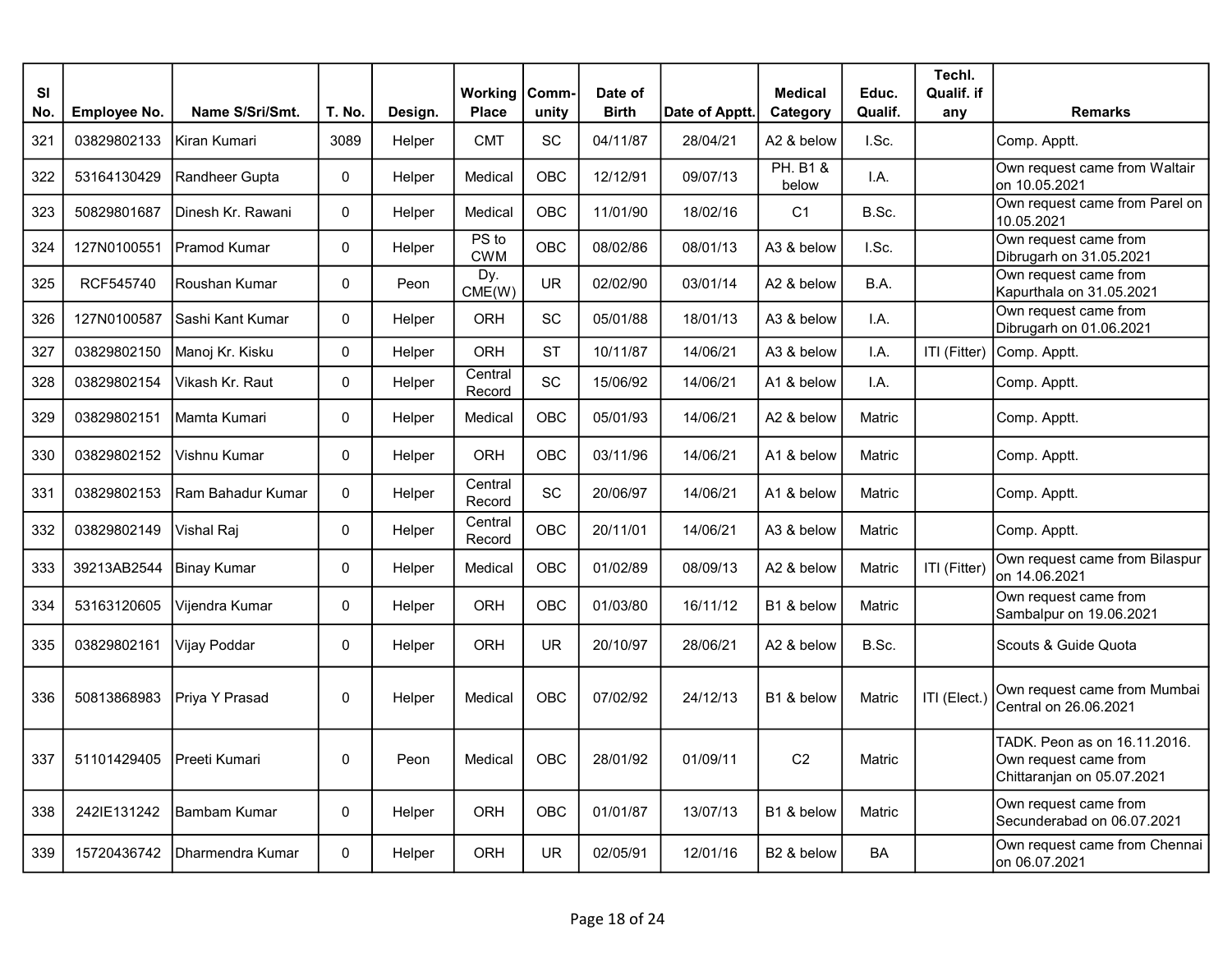| SI<br>No. | Employee No. | Name S/Sri/Smt.          | T. No. | Design. | <b>Working</b><br><b>Place</b> | Comm-<br>unity | Date of<br><b>Birth</b> | Date of Apptt. | <b>Medical</b><br>Category | Educ.<br>Qualif. | Techl.<br>Qualif. if<br>any | <b>Remarks</b>                                               |
|-----------|--------------|--------------------------|--------|---------|--------------------------------|----------------|-------------------------|----------------|----------------------------|------------------|-----------------------------|--------------------------------------------------------------|
| 340       | 03829802164  | Meena Devi               | 0      | Helper  | Medical                        | SC             | 02/03/69                | 07/07/21       | A <sub>3</sub>             | Literate         |                             | Comp. Apptt.                                                 |
| 341       | 03829802166  | Manoj Kumar              | 0      | Helper  | Medical                        | OBC            | 20/07/80                | 07/07/21       | A <sub>3</sub>             | Matric           |                             | Comp. Apptt.                                                 |
| 342       | 03829802165  | Rajesh Kr. Yadav         | 0      | Helper  | Medical                        | OBC            | 01/03/83                | 07/07/21       | C <sub>1</sub>             | I.A.             |                             | Comp. Apptt.                                                 |
| 343       | 03829802161  | Abhijeet Kisku           | 0      | Helper  | Medical                        | <b>ST</b>      | 12/12/88                | 07/07/21       | A <sub>1</sub>             | Matric           |                             | Comp. Apptt.                                                 |
| 344       | 03829802163  | Munni Devi               | 0      | Helper  | Medical                        | <b>ST</b>      | 01/01/89                | 07/07/21       | A2                         | Literate         |                             | Comp. Apptt.                                                 |
| 345       | 03829802168  | Sonu Kumar               | 0      | Helper  | Medical                        | OBC            | 01/01/93                | 07/07/21       | A <sub>1</sub>             | I.Sc.            |                             | Comp. Apptt.                                                 |
| 346       | 03829802162  | <b>Chandrakant Kumar</b> | 0      | Helper  | Medical                        | SC             | 05/10/95                | 07/07/21       | A <sub>1</sub>             | B. Com.          |                             | Comp. Apptt.                                                 |
| 347       | 03829802170  | Gauray Kr. Prasad        | 0      | Helper  | Medical                        | SC             | 11/10/98                | 07/07/21       | A <sub>1</sub>             | I.Sc.            |                             | Comp. Apptt.                                                 |
| 348       | 03829802169  | Jitendra Kumar           | 0      | Helper  | Medical                        | SC             | 10/02/00                | 07/07/21       | A <sub>1</sub>             | Matric           |                             | Comp. Apptt.                                                 |
| 349       | 15650403242  | Mukesh Kumar             | 0      | Helper  | Medical                        | <b>UR</b>      | 02/02/81                | 19/10/04       | <b>B1</b>                  | $10+2$           |                             | Own request came from<br>Ponamalai on 09.07.2021             |
| 350       | 15840072977  | Ramesh Kumar             | 0      | Helper  | Medical                        | OBC            | 20/02/91                | 27/11/15       | A2 & below                 | B. Com.          |                             | Own request came from<br>Ponamalai on 09.07.2021             |
| 351       | 15840074135  | Abhishek Kumar           | 0      | Helper  | Medical                        | SC             | 10/02/95                | 10/12/15       | A3 with<br>Glass           | BA               |                             | Own request came from<br>Ponamalai on 09.07.2021             |
| 352       | 15840074860  | Uday Kumar               | 0      | Helper  | Medical                        | SC             | 12/10/90                | 22/12/15       | A2 & below                 | BA               |                             | Own request came from<br>Ponamalai on 09.07.2021             |
| 353       | 15840080147  | Amarjeet Kumar           | 0      | Helper  | Medical                        | OBC            | 10/12/93                | 04/01/16       | A2 & below                 | 12 <sub>th</sub> |                             | Own request came from<br>Ponamalai on 09.07.2021             |
| 354       | 27229804507  | Ravish Kumar             | 0      | Helper  | Canteen                        | OBC            | 15/03/88                | 04/08/19       | A2                         | Matric           | <b>NAC</b>                  | Mutual came from Sonepur in<br>place of Lalan Kumar, Canteen |
| 355       | 03829802172  | Satish Kr. Mishra        | 0      | Helper  | Medical                        | <b>UR</b>      | 19/07/80                | 27/07/21       | A2                         | I.Sc.            |                             | Comp. Apptt.                                                 |
| 356       | 03829802175  | Sanjay Kumar             | 0      | Helper  | Medical                        | OBC            | 18/02/83                | 27/07/21       | A1                         | BA               |                             | ITI (Elect.) Comp. Apptt.                                    |
| 357       | 03829802176  | Manish Kumar             | 0      | Helper  | Medical                        | OBC            | 01/07/87                | 27/07/21       | A1                         | I.Sc.            |                             | Comp. Apptt.                                                 |
| 358       | 03829802174  | Anjanee Kumar            | 0      | Helper  | Medical                        | SC             | 31/12/87                | 27/07/21       | A <sub>1</sub>             | I.Sc.            |                             | ITI (Elect.) Comp. Apptt.                                    |
| 359       | 03829802173  | <b>Bikash Kumar</b>      | 0      | Helper  | Medical                        | OBC            | 03/01/89                | 27/07/21       | B <sub>1</sub>             | BA               |                             | Comp. Apptt.                                                 |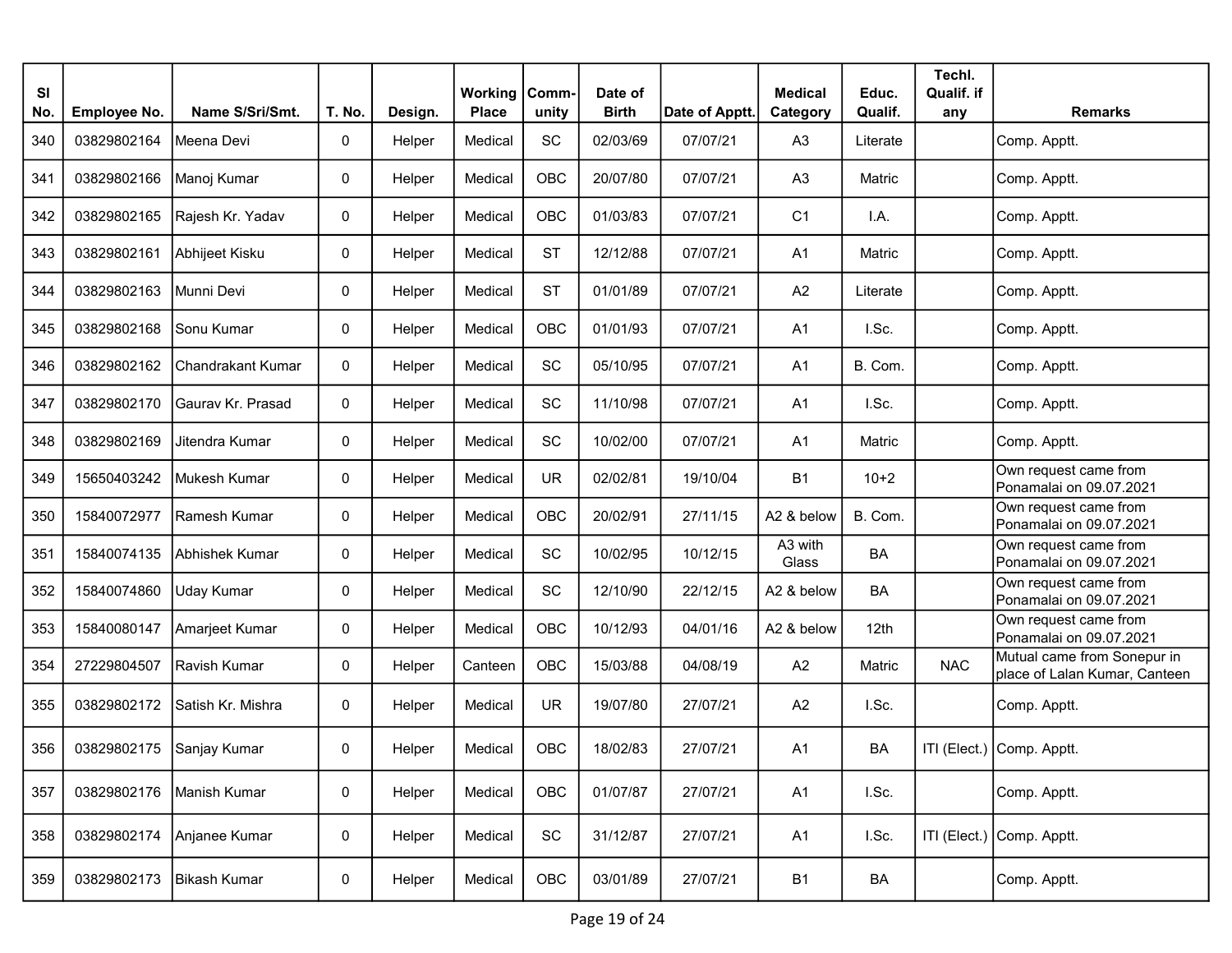| <b>SI</b><br>No. | Employee No. | Name S/Sri/Smt.       | T. No.      | Design.           | <b>Working</b><br><b>Place</b> | Comm-<br>unity | Date of<br><b>Birth</b> | Date of Apptt. | <b>Medical</b><br>Category | Educ.<br>Qualif. | Techl.<br>Qualif. if<br>any | <b>Remarks</b>                                           |
|------------------|--------------|-----------------------|-------------|-------------------|--------------------------------|----------------|-------------------------|----------------|----------------------------|------------------|-----------------------------|----------------------------------------------------------|
| 360              | 03929802171  | Sudarshan Kumar       | $\Omega$    | Helper            | <b>VP/PTS</b>                  | SC             | 01/01/96                | 27/07/21       | A1                         | I.Sc.            |                             | ITI (Fitter) Comp. Apptt.                                |
| 361              | 03129801801  | Abhijit Nayak         | 23010       | Helper            | WRS-II                         | <b>SC</b>      | 08/06/99                | 02/05/18       | A2 & below Matric          |                  |                             | TADK. Helper as on 29.07.2021                            |
| 362              | 127N0100572  | Kanchan Kr. Pandit    | $\Omega$    | Helper            | Medical                        | <b>OBC</b>     | 26/11/76                | 18/01/13       | A3 & below                 | I.Sc.            |                             | Own request came from<br>Dibrugarh on 03.08.2021         |
| 363              | 50821804014  | Subodh Kumar          | 4404        | Helper            | WS                             | OBC            | 10/05/92                | 24/08/13       | A2 & below                 | I.A.             |                             | Own request came from LPLW<br>on 06.08.2021              |
| 364              | 27420150730  | Kanchan Kumari        | 0           | Helper            | Medical                        | <b>SC</b>      | 01/11/86                | 30/12/15       | A2 & below                 | BA               |                             | Own request came from DNR on<br>11.08.2021               |
| 365              | 00900997699  | Subodh Kr. Yadav      | $\Omega$    | Helper            | ORH                            | <b>OBC</b>     | 20/12/78                | 22/05/01       | <b>B1</b>                  | VIII             |                             | Own request came from Parel on<br>21.08.2021             |
| 366              | 25090576895  | Dharmendra Kumar      | 0           | Helper            | Medical                        | <b>OBC</b>     | 05/01/91                | 04/03/13       | A2 & below                 | Matric           | Act. Appr.<br>(Fitter)      | Own request came from Tirupati<br>on 06.09.2021          |
| 367              | 03829802196  | Rakesh Paswan         | $\mathsf 0$ | Canteen<br>Asstt. | Canteen                        | SC             | 02/01/91                | 07/09/21       | <b>B1</b>                  | B.A.             |                             | Comp. Apptt.                                             |
| 368              | 03829802188  | Navin Kr. Paswan      | 23211       | Helper            | <b>CBS</b>                     | <b>SC</b>      | 09/08/91                | 07/09/21       | A3 & below<br>with Glass   | Matric           |                             | Comp. Apptt.                                             |
| 369              | 03929802189  | Ravi Kr. Jha          | 2852        | Helper            | <b>MTS</b>                     | <b>UR</b>      | 03/02/92                | 07/09/21       | A1 & below                 | <b>BCA</b>       |                             | Comp. Apptt.                                             |
| 370              | 03829802187  | Nilkamal              | 0           | Canteen<br>Asstt. | Canteen                        | <b>SC</b>      | 20/01/94                | 07/09/21       | A2 & below                 | Matric           | ITI (Fitter)                | Comp. Apptt.                                             |
| 371              | 39413AD0111  | Rabindra Kr. Yadav    | 0           | Helper            | Medical                        | <b>OBC</b>     | 25/06/91                | 12/06/13       |                            | B.A.             |                             | Own request came from Raipur<br>on 09.09.2021            |
| 372              | 249IQ150134  | Gajendra Kumar        | 0           | Helper            | Medical                        | <b>OBC</b>     | 08/02/89                | 17/04/13       | B1 & below                 | BA               |                             | Own request came from<br>Guntupalli on 11.09.2021        |
| 373              | 249IQ130198  | Ravi Shankar<br>Kumar | 0           | Helper            | Medical                        | OBC            | 05/12/87                | 23/05/13       | B1 & below                 | I.A.             |                             | Own request came from<br>Guntupalli on 11.09.2021        |
| 374              | 53429800021  | Mukesh Kumar          | 20134       | Helper            | CRS                            | OBC            | 25/01/91                | 13/01/16       | <b>DH (OL BL OA</b>        | I.Sc.            |                             | Own request came from<br>SECR/NAGD/ITR on 17.09.2021     |
| 375              | 39413AF0040  | Jay Prakash Mandal    | 20135       | Helper            | <b>CRS</b>                     | <b>ST</b>      | 22/05/90                | 11/05/13       | A2 & below                 | Matric           |                             | Own request came from<br>CWM/WRS/Raipur on<br>18.09.2021 |
| 376              | 242IE160042  | <b>Ritesh Kumar</b>   | 20364       | Helper            | CRS                            | <b>OBC</b>     | 05/12/87                | 01/01/16       | A2 & below                 | I.Sc.            |                             | Own request came from Sr.<br>DME(Dsl.)/KZJ on 20.09.2021 |
| 377              | 39429800041  | Rajeev Kumar          | 14196       | Helper            | <b>MCTR</b>                    | <b>OBC</b>     | 12/02/94                | 23/06/16       | A2 & below                 | Matric           |                             | Own request came from<br>CWM/WRS/Raipur on<br>20.09.2021 |
| 378              | 39413AD0189  | Niranjan Kumar        | 20234       | Helper            | <b>CRS</b>                     | <b>OBC</b>     | 30/08/87                | 12/09/13       | B <sub>2</sub> & below     | $1.A$ .          |                             | Own request came from<br>CWM/WRS/Raipur on<br>21.09.2021 |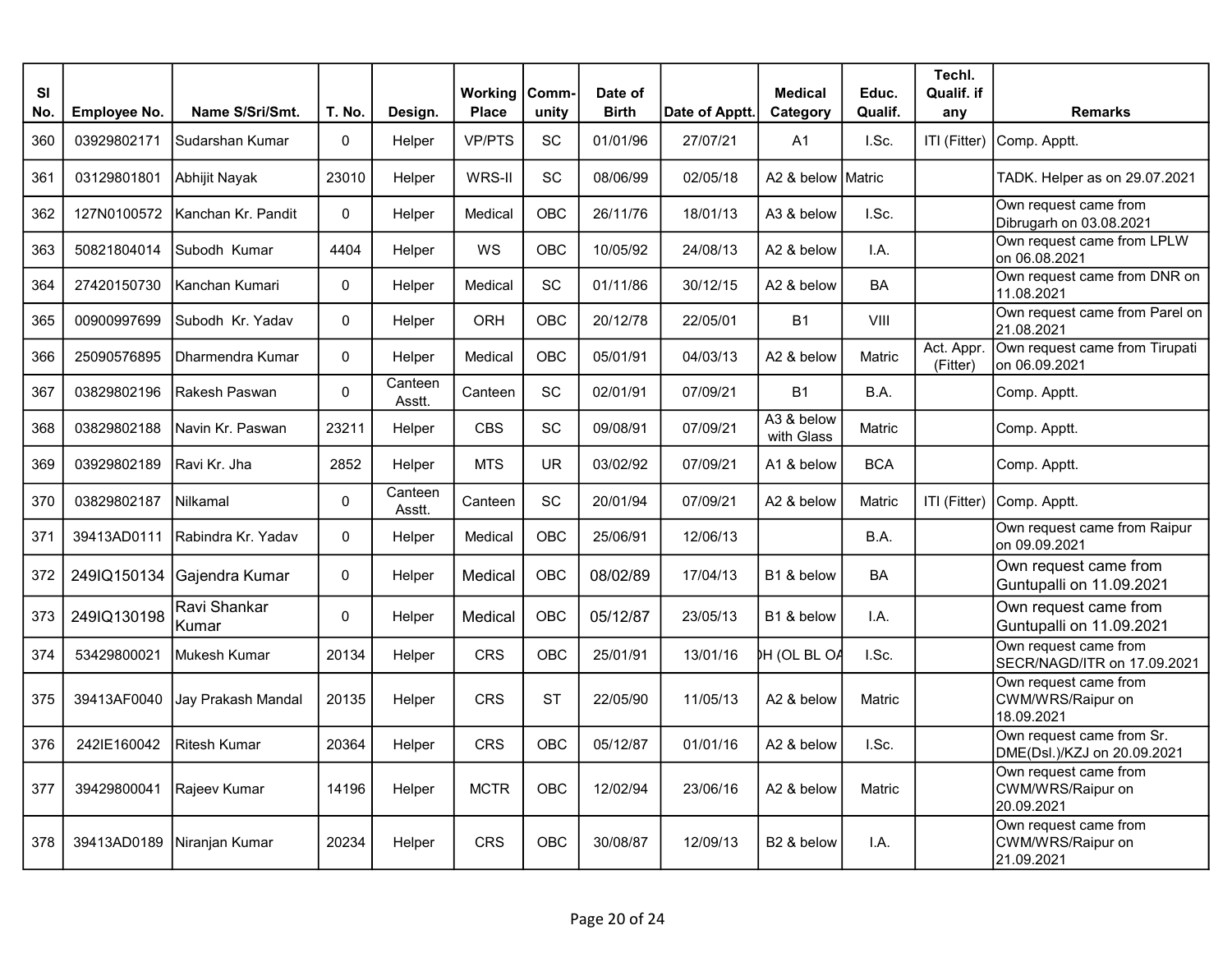| <b>SI</b><br>No. | <b>Employee No.</b> | Name S/Sri/Smt.          | T. No.       | Design.           | <b>Working   Comm-</b><br><b>Place</b> | unity      | Date of<br><b>Birth</b> | Date of Apptt. | <b>Medical</b><br>Category | Educ.<br>Qualif. | Techl.<br>Qualif. if<br>any | <b>Remarks</b>                                         |
|------------------|---------------------|--------------------------|--------------|-------------------|----------------------------------------|------------|-------------------------|----------------|----------------------------|------------------|-----------------------------|--------------------------------------------------------|
| 379              | 03829802193         | Sanjeev Kumar            | 0            | Canteen<br>Asstt. | Canteen                                | OBC        | 20/01/80                | 04/10/21       | A <sub>3</sub>             | I.Sc.            |                             | Comp. Apptt.                                           |
| 380              | 03829802191         | Diwakar Kumar            | $\mathbf{0}$ | Canteen<br>Asstt. | Canteen                                | <b>SC</b>  | 19/10/94                | 04/10/21       | A1 & below                 | Matric           |                             | Comp. Apptt.                                           |
| 381              | 03829802194         | Pradeep Kr. Hembram      | $\Omega$     | Canteen<br>Asstt. | Canteen                                | <b>ST</b>  | 15/01/95                | 04/10/21       | A1 & below                 | <b>BA</b>        | T <br>(Welder)              | Comp. Apptt.                                           |
| 382              | 03829802192         | IAbhishek Kumar          | $\Omega$     | Canteen<br>Asstt. | Canteen                                | OBC        | 02/03/02                | 04/10/21       | A1 & below                 | I.Sc.            |                             | Comp. Apptt.                                           |
| 383              | 00610331256         | Mritunjay Kr. Singh      | 20396        | Helper            | CRS                                    | OBC        | 02/12/84                | 04/03/15       | B1 with<br>Glass           | Matric           |                             | Own request came from C. Rly.,<br>Pune on 04.10.2021   |
| 384              | 03829802218         | Sangita Devi             | 20326        | Helper            | CRS                                    | OBC        | 01/01/87                | 01/11/21       | A2 & below                 | Literate         |                             | Comp. Apptt.                                           |
| 385              | 03829802217         | Gyandeo Raj              | 20315        | Helper            | CRS                                    | SC         | 01/11/87                | 01/11/21       | A1 & below                 | B.A.<br>(Hons.)  |                             | Comp. Apptt.                                           |
| 386              | 03829802215         | Sandip Kumar             | 20342        | Helper            | <b>CRS</b>                             | <b>SC</b>  | 05/03/90                | 01/11/21       | A1 & below                 | I.Sc.            |                             | Comp. Apptt.                                           |
| 387              | 03829802216         | Piyush Kumar             | 20309        | Helper            | <b>CRS</b>                             | OBC        | 13/01/96                | 01/11/21       | A1 & below                 | I.Sc.            |                             | Comp. Apptt.                                           |
| 388              | 00910103090         | Ranjan Kumar             | 20281        | Helper            | <b>CRS</b>                             | <b>OBC</b> | 31/03/90                | 20/08/15       | A2 & below                 | B.A.             |                             | Own request came from<br>CWM/Parel on 27.11.2021       |
| 389              | 03829802226         | Vijay Kumar              | 14210        | Helper            | <b>MCTR</b>                            | OBC        | 01/09/84                | 02/12/21       | A2                         | Matric           |                             | Comp. Apptt.                                           |
| 390              | 03829802225         | Padmini Kumari           | $\mathbf 0$  | HA                | Medical                                | <b>OBC</b> | 15/02/92                | 02/12/21       | A1 & below                 | I.A.             |                             | Comp. Apptt.                                           |
| 391              | 00429800690         | Rahul Kr. Jha            | 16182        | Helper            | <b>GIF</b>                             | <b>UR</b>  | 20/02/93                | 19/03/16       | A2 & below                 | $10+2$           | ITI<br>(Electrician         | Own request came from<br>CWM/Raipur on 02.12.2021      |
| 392              | 00506618170         | Ravindra Kr. Nirala      | 20266        | Helper            | <b>CRS</b>                             | <b>SC</b>  | 14/01/81                | 25/01/16       | A3 & below                 | <b>SSC</b>       |                             | Own request came from<br>CWM/Parel on 03.12.2021       |
| 393              | 508NPS03522         | Govind Kumar             | 0            | Helper            | Medical                                | OBC        | 20/06/91                | 28/01/16       | OH (BL)                    | B.A.             |                             | Own request came from<br>CWM/Lower Parel on 27.12.2021 |
| 394              | 50820140705         | Rakesh Kr. Das           | $\Omega$     | Helper            | Medical                                | OBC        | 06/05/88                | 01/07/14       | OH (OA)                    | I.A.             | ITI (Fitter)                | Own request came from<br>CWM/Lower Parel on 28.12.2021 |
| 395              | 508NPS05092         | Sukhdev Kumar<br>(PH/OH) | 0            | Helper            | Medical                                | OBC        | 05/02/94                | 02/12/15       | PH(OH)/OL                  | B.A.             |                             | Own request came from<br>CWM/Lower Parel on 28.12.2021 |
| 396              | 21829804238         | Gauri Shankar Yadav      | $\mathbf 0$  | Helper            | Medical                                | OBC        | 10/02/92                | 23/07/16       | PH(OH)/LV                  | I.Sc.            | <b>BCA</b>                  | Own request came from<br>CWM/Lower Parel on 30.12.2021 |
| 397              | 00210911479         | Raushan Kumar            | 0            | Helper            | Medical                                | <b>OBC</b> | 26/02/88                | 13/02/16       | A2 & below                 | B.A.             |                             | Own request came from<br>DRM/PRYJ on 30.12.2021        |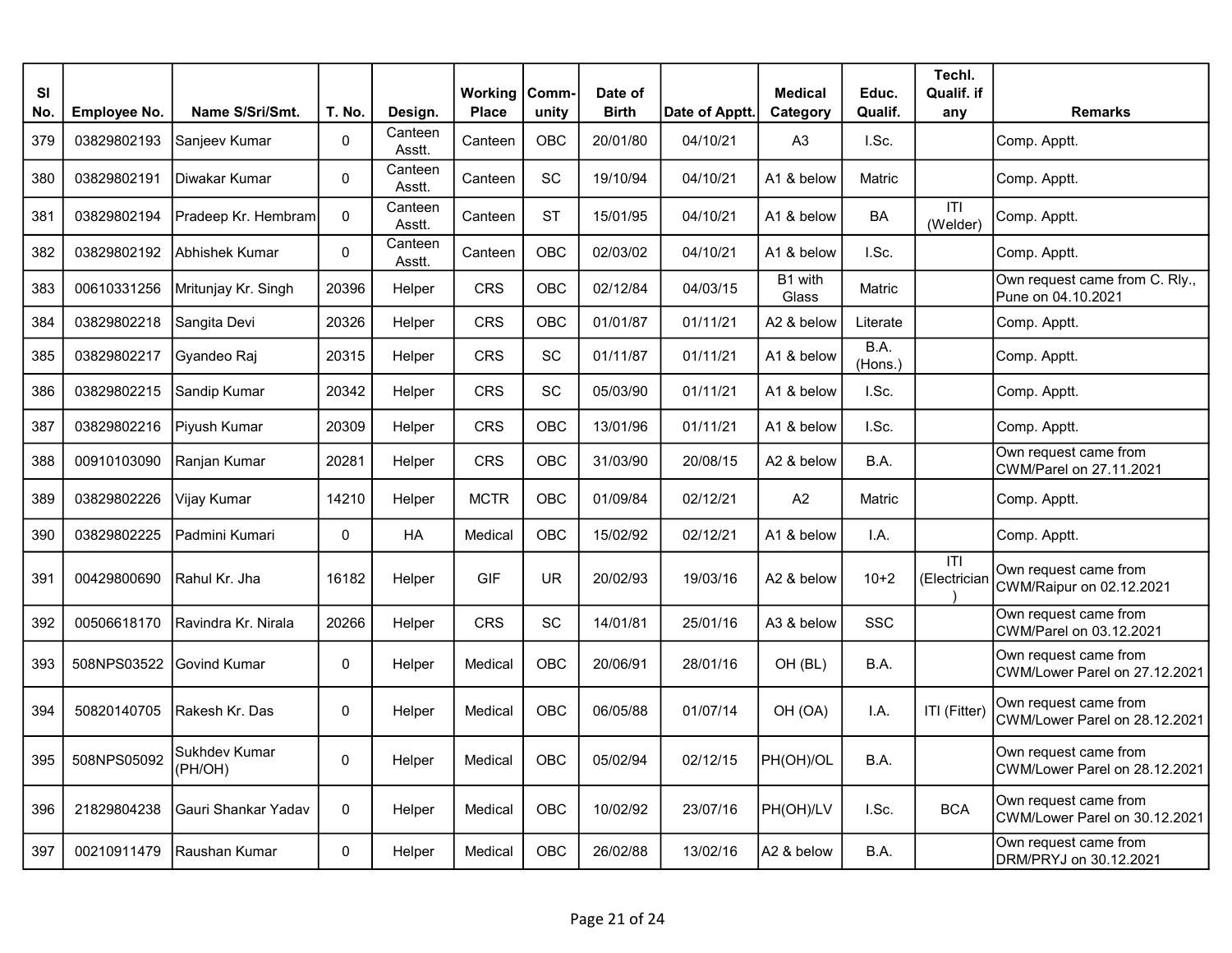| <b>SI</b> |              |                      |             |                            | Working      | Comm-      | Date of      |                | <b>Medical</b>                   | Educ.    | Techl.<br>Qualif. if |                                                        |
|-----------|--------------|----------------------|-------------|----------------------------|--------------|------------|--------------|----------------|----------------------------------|----------|----------------------|--------------------------------------------------------|
| No.       | Employee No. | Name S/Sri/Smt.      | T. No.      | Design.                    | <b>Place</b> | unity      | <b>Birth</b> | Date of Apptt. | Category                         | Qualif.  | any                  | <b>Remarks</b>                                         |
| 398       | 249IQ130137  | Upendra Kumar        | 2807        | Helper                     | <b>MTS</b>   | SC         | 10/04/84     | 07/05/13       | B1 & below                       | B.A.     |                      | Own request came from<br>CWM/Guntupalli on 30.12.2021  |
| 399       | 249IQ140123  | lRamu Kumar          | 2801        | Helper                     | <b>MTS</b>   | OBC        | 30/05/91     | 13/05/13       | B1 & below                       | B.Sc.    |                      | Own request came from<br>CWM/Guntupalli on 30.12.2021  |
| 400       | 249IQ130158  | Mukesh Kumar         | 2802        | Helper                     | <b>MTS</b>   | OBC        | 11/08/89     | 23/05/13       | B1 & below                       | IA       |                      | Own request came from<br>CWM/Guntupalli on 30.12.2021  |
| 401       | 508NPS03281  | lSantosh Kumar       | 0           | Helper                     | Medical      | OBC        | 07/02/93     | 02/12/15       | PH(OH)/OL                        | IA       |                      | Own request came from<br>CWM/Lower Parel on 31.12.2021 |
| 402       | 508NPS04544  | Rajiv Kumar          | 0           | Helper                     | Medical      | <b>OBC</b> | 14/01/94     | 28/01/16       | PH(VH)                           | B.A.     |                      | Own request came from<br>CWM/Lower Parel on 01.01.2022 |
| 403       | 51200018073  | Sanjeev Rajak        | 0           | Hospital<br>Attendant      | Medical      | SC         | 06/04/91     | 31/05/13       | A2 & below                       | B.A.     |                      | Own request came from BLW on<br>05.01.2022             |
| 404       | 275N0008891  | Dayanand Chourasia   | 24111       | Helper                     | <b>DPS</b>   | OBC        | 05/01/65     | 06/09/12       | A2 & below<br>with glass         | B.A.     |                      | Own request came from<br>DRM/DDU on 06.01.2022         |
| 405       | 127N0100778  | lOm Prakash          | 20222       | Helper                     | <b>CRS</b>   | <b>OBC</b> | 05/01/91     | 27/09/14       | A2 & below                       | B.A.     |                      | Own request came from<br>CWM/Dibrugarh on 14.01.2022   |
| 406       | 50301189554  | Mukesh Kumar         | 0           | Helper                     | Medical      | OBC        | 04/07/85     | 01/06/13       | Cee One &<br>below with<br>glass | Matric   |                      | Own request came from JUDW<br>on 21.01.2022            |
| 407       | 51300876791  | Shailesh Kumar       | 0           | Helper                     | Medical      | <b>OBC</b> | 08/07/94     | 15/09/16       | Cee One &<br>below               |          |                      | Own request came from<br>ICF/Chennai on 24.01.2022     |
| 408       | 50300876803  | Infan Alam           | $\mathbf 0$ | Helper                     | Medical      | <b>OBC</b> | 14/06/93     | 21/09/16       | <b>B2</b>                        | B.A.     |                      | Own request came from<br>ICF/Chennai on 24.01.2022     |
| 409       | 03829801041  | Ashish Kumar         | 27219       | Helper                     | <b>WLD</b>   |            | 10/01/95     | 19/09/18       | A2 & below                       | Matric   |                      | TADK. Helper as on 27.01.2022                          |
| 410       | 39429800056  | Bijay Kumar          | 0           | Helper                     | Medical      | <b>OBC</b> | 05/01/90     | 23/06/16       | A2 & below                       | B.Com.   |                      | Own request came from Raipur<br>on 27.01.2022          |
| 411       | 244IG130094  | <b>Aravind Kumar</b> | 22313       | Helper                     | <b>DCS</b>   | OBC        | 20/08/92     | 27/03/13       | B1 & below                       | IA       |                      | Own request came from<br>Vijayawada on 07.02.2022      |
| 412       | 15840072357  | Kablu Kumar          | 0           | Helper                     | Medical      | <b>OBC</b> | 15/02/95     | 15/12/15       | A2 & below                       | IA       |                      | Own request came from ICF<br>Chennai on 14.02.2022     |
| 413       | 53164121281  | Ashesh Kumar         | 0           | Helper                     | Medical      | OBC        | 11/08/71     | 29/12/12       | B1 & below                       | B. Com.  |                      | Own request came from Waltair<br>on 14.02.2022         |
| 414       | 39490006987  | Ajay Kumar           | 0           | Helper                     | Medical      | <b>ST</b>  | 07/12/86     | 21/06/07       | A2 & below                       | VIII     |                      | Own request came from Raipur<br>on 15.02.2022          |
| 415       | 03829802245  | Shanti Devi          | 0           | House<br>Keeping<br>Asstt. | Medical      | <b>ST</b>  | 10/02/70     | 18/02/22       | A3 & below                       | Literate |                      | Comp. Apptt.                                           |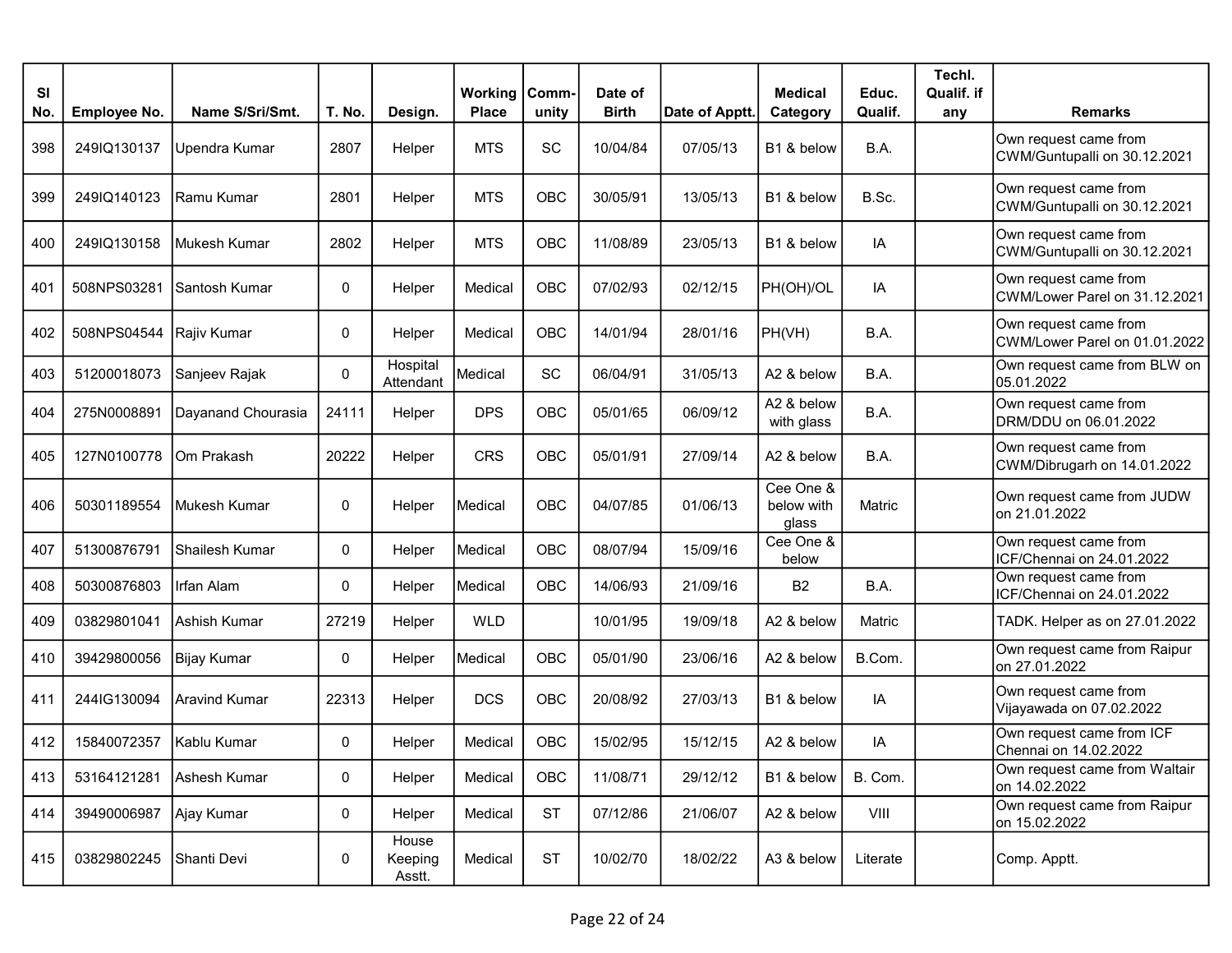| SI<br>No. | <b>Employee No.</b> | Name S/Sri/Smt.             | T. No.       | Design.                    | <b>Working</b><br><b>Place</b> | Comm-<br>unity | Date of<br><b>Birth</b> | Date of Apptt. | <b>Medical</b><br>Category | Educ.<br>Qualif. | Techl.<br>Qualif. if<br>any    | <b>Remarks</b>                                      |
|-----------|---------------------|-----------------------------|--------------|----------------------------|--------------------------------|----------------|-------------------------|----------------|----------------------------|------------------|--------------------------------|-----------------------------------------------------|
| 416       | 03829802246         | Sunita Devi                 | $\mathbf{0}$ | House<br>Keeping<br>Asstt. | Medical                        | <b>ST</b>      | 01/01/85                | 18/02/22       | A3 & below<br>with Glass   | Literate         |                                | Comp. Apptt.                                        |
| 417       | 03829802247         | l Rahul Kumar               | $\mathbf 0$  | House<br>Keeping<br>Asstt. | Medical                        | <b>OBC</b>     | 02/07/99                | 18/02/22       | A1 & below                 | I.Sc.            | ITI (Fitter)                   | Comp. Apptt.                                        |
| 418       | 03829802244         | Ritish Kumar                | $\mathbf{0}$ | House<br>Keeping<br>Asstt. | Medical                        | OBC            | 12/06/01                | 18/02/22       | A1 & below                 | Matric           |                                | Comp. Apptt.                                        |
| 419       | 50205677233         | Subhash Kumar               | 0            | House<br>Keeping<br>Asstt. | Medical                        | OBC            | 21/06/93                | 24/06/19       | PH/OH                      | I.Sc.            | T                              | Own request came from SDAH<br>on 19.02.2022         |
| 420       | 50205677257         | Kumod Kr. Anupam            | $\mathbf 0$  | House<br>Keeping<br>Asstt. | Medical                        | <b>UR</b>      | 02/10/94                | 01/07/19       | PH/OH                      | B.A.             |                                | Own request came from SDAH<br>on 19.02.2022         |
| 421       |                     | 552NPS00045 Sailendra Kumar | 20317        | Helper                     | CRS                            | <b>OBC</b>     | 01/01/96                | 01/04/14       | A3 & below                 | Matric           |                                | Own request came from DNR on<br>24.02.2022          |
| 422       | 242IE131158         | Jitendra Kr. Yadav          | 26565        | Helper                     | <b>WLD</b>                     | <b>OBC</b>     | 15/02/90                | 02/07/13       | <b>B1</b>                  | B.Sc.            |                                | Own request came from<br>Secunderabad on 26.02.2022 |
| 423       | 50200410563         | Mukesh Kr. Raj              | 0            | Helper                     | Medical                        | SC             | 08/04/86                | 26/05/18       | A1                         | BA               |                                | Own request came from Asansol<br>on 15.03.2022      |
| 424       | 39413AD0085         | Niraj Kr. Niranjan          | 0            | House<br>Keeping<br>Asstt. | Medical                        | OBC            | 05/08/91                | 14/06/13       | A2 & below                 | I.A.             | $\overline{1}$<br>(Electrician | Own request came from Raipur<br>on 16.03.2022       |
| 425       | 39429800020         | Vikas Kr. Ray               | 0            | House<br>Keeping<br>Asstt. | Medical                        | <b>OBC</b>     | 20/12/92                | 20/04/16       | C1 & below                 | B.A.             |                                | Own request came from Raipur<br>on 16.03.2022       |
| 426       | 508NPS01037         | Yej Prakash                 | $\mathbf{0}$ | House<br>Keeping<br>Asstt. | Medical                        | <b>OBC</b>     | 05/06/92                | 02/12/13       | PH/OH(BL)                  | 12th             | ITI<br>(Electrician            | Own request came from Parel on<br>21.03.2022        |
| 427       | 51300876740         | IKali Charan Sah            | $\mathbf{0}$ | House<br>Keeping<br>Asstt. | Medical                        | <b>OBC</b>     | 05/04/85                | 20/09/16       | B1 & below                 | IA               |                                | Own request came from<br>ICF/Chennai on 28.03.2022  |
| 428       | 03829802272         | Sushma Hansda               | 0            | House<br>Keeping<br>Asstt. | Medical                        | <b>ST</b>      | 15/02/92                | 08/04/22       | A1                         | I.Sc.            |                                | Comp. Apptt.                                        |
| 429       | 03829802271         | lNikki Ambashta             | $\mathbf{0}$ | House<br>Keeping<br>Asstt. | Medical                        | <b>UR</b>      | 20/12/95                | 08/04/22       | A <sub>1</sub>             | VIII             |                                | Comp. Apptt.                                        |